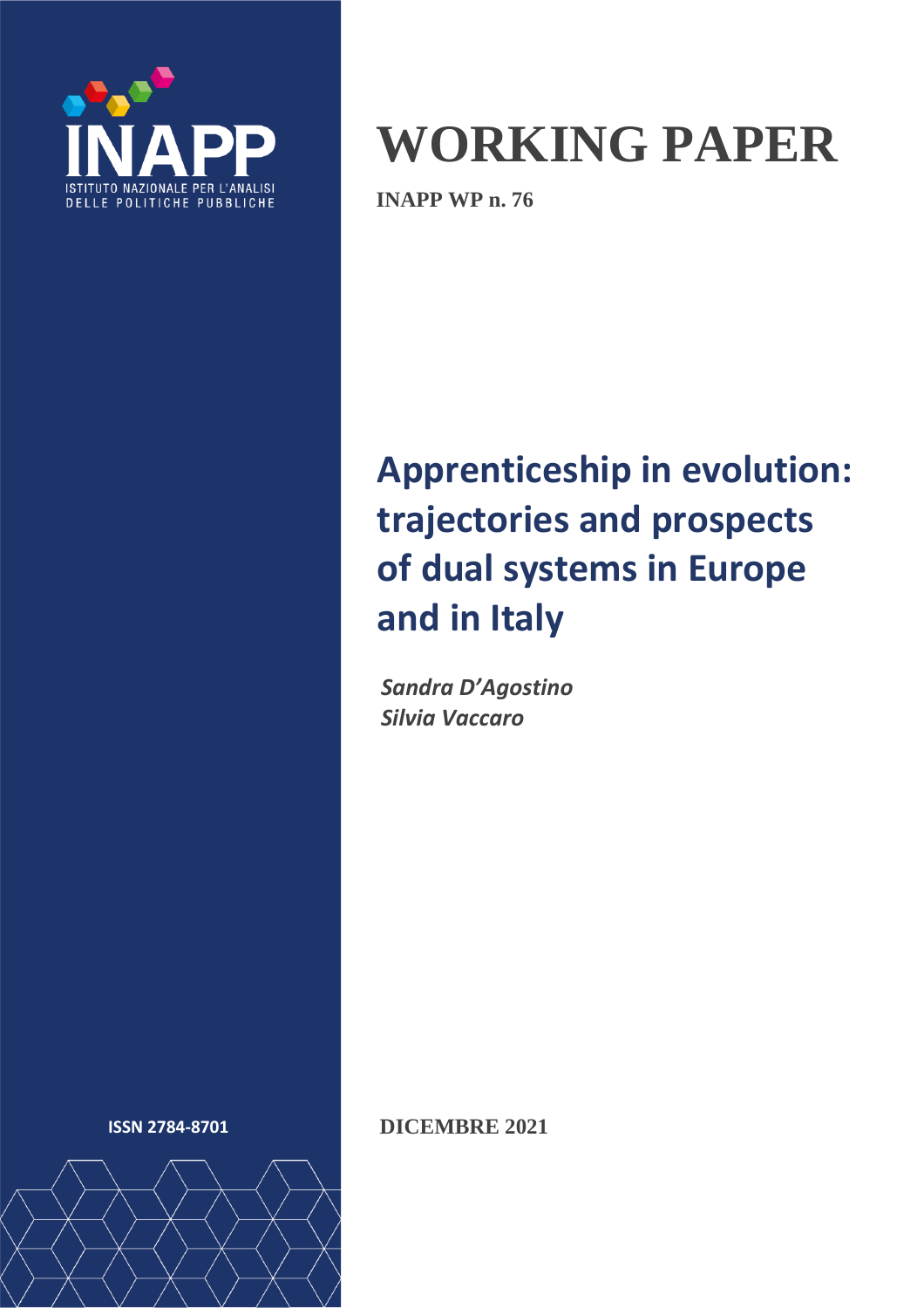## **Apprenticeship in evolution: trajectories and prospects of dual systems in Europe and in Italy**

#### **Sandra D'Agostino**

*Istituto nazionale per l'analisi delle politiche pubbliche (INAPP), Roma [s.dagostino@inapp.org](mailto:s.dagostino@inapp.org)*

#### **Silvia Vaccaro**

*Istituto nazionale per l'analisi delle politiche pubbliche (INAPP), Roma [s.vaccaro@inapp.org](mailto:s.vaccaro@inapp.org)*

DICEMBRE 2021

*The opinions expressed here reflect only the authors' views and not their institutions'. The INAPP is not responsible for any use that can be made of the present results. Further usual disclaimers apply.*

CONTENTS: 1. Introduction. – 2. Changes in the labour market and the VET systems: the context of the study; 2.1 Global megatrends and the labour market; 2.2 The evolution of apprenticeships in the context of European vocational education and training systems; 2.3 The study on European dual systems. – 3. The evolution of the trajectories of the dual systems in the DACH countries and in France. – 4. The construction of a dual path in Italy. – 5. Suggestions for Italy from the study on European dual systems. – References

| INAPP – Istituto nazionale per l'analisi delle politiche pubbliche |                               |               |  |  |  |  |
|--------------------------------------------------------------------|-------------------------------|---------------|--|--|--|--|
| Corso d'Italia 33                                                  | Tel. +39 06854471             |               |  |  |  |  |
| 00198 Roma. Italia                                                 | Email: $\text{urp@inapp.org}$ | www.inapp.org |  |  |  |  |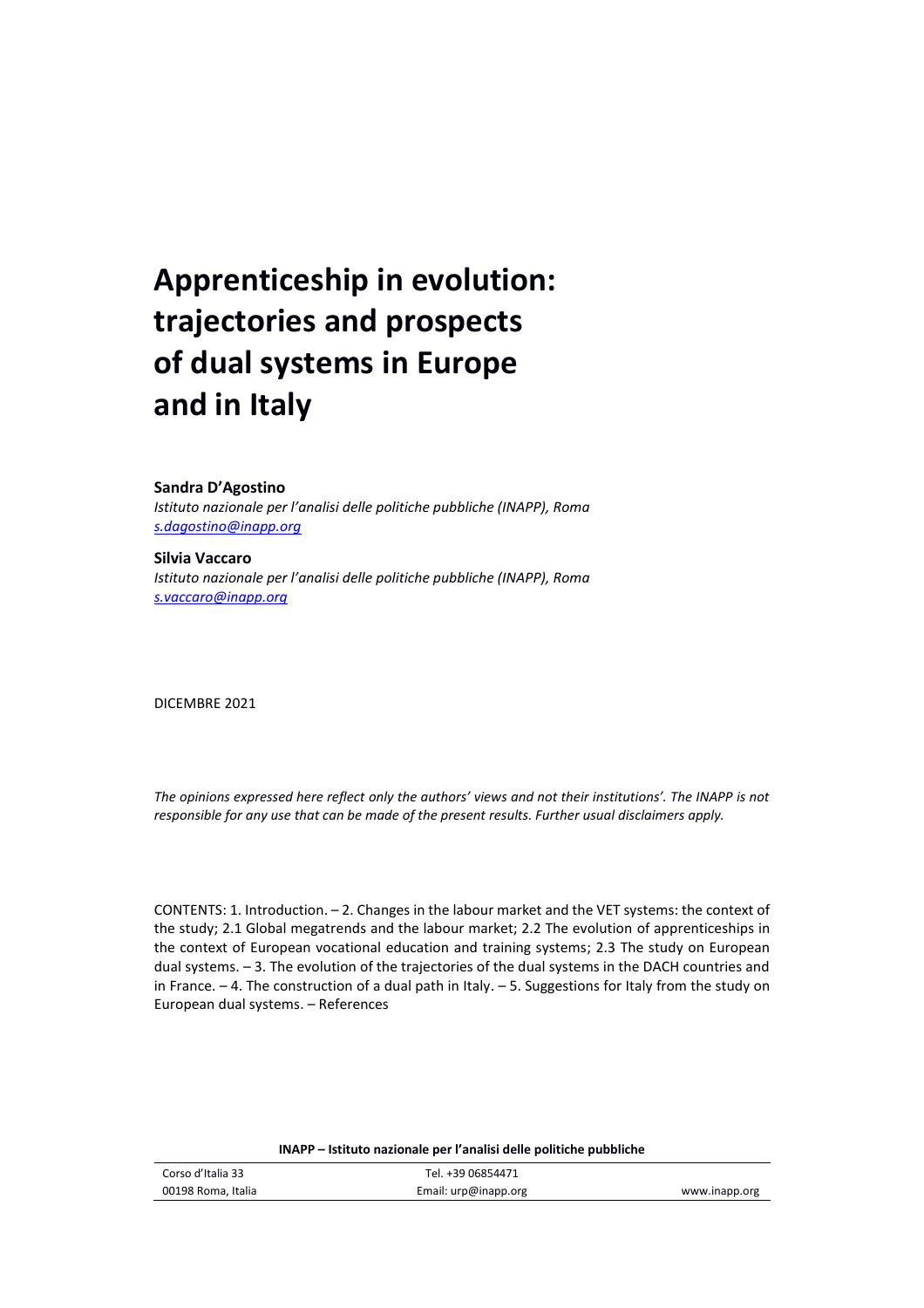## ABSTRACT

## **Apprenticeship in evolution: trajectories and prospects of dual systems in Europe and in Italy**

The paper gathers the results of a study on the evolution trajectories of the dual systems in some European countries - Austria, France, Germany, Switzerland – due to the transformations on economy and work induced by global megatrends, including technological innovation, globalization, demographic trends. The changes introduced in the last decades have been successful in maintaining a certain level of quality and attractiveness of dual system to businesses and young people; however, today dual systems show a reduced inclusive capacity towards low-educated youth and other vulnerable groups, such as young people with a migration background and women. In the light of these findings on the European experiences, we examine the latest initiatives adopted in Italy to develop a 'dual apprenticeship' linked to VEaT, the three-year and fouryear learning paths awarding nationally recognised certifications even if managed by the Regions. The paper intends to offer some food for thought to set up a new dual apprenticeship development strategy in Italy which, in line with the indications of the PNRR, can assist in counteracting the effects of the pandemic on youth employment and tackling the fragility of the Italian vocational education and training system, which, if not addressed, risk hindering the pursuit of the objectives set.

**KEYWORDS**: apprenticeship, VET systems, inequality, youth employment

**JEL CODES**: I24, I29, J24

DOI: 10.53223/InappWP\_2021-76

**Cite as:**

D'Agostino S., Vaccaro S. (2021), *Apprenticeship in evolution. Trajectories and prospects of dual systems in Europe and in Italy,* Inapp Working Paper n.76, Roma, Inapp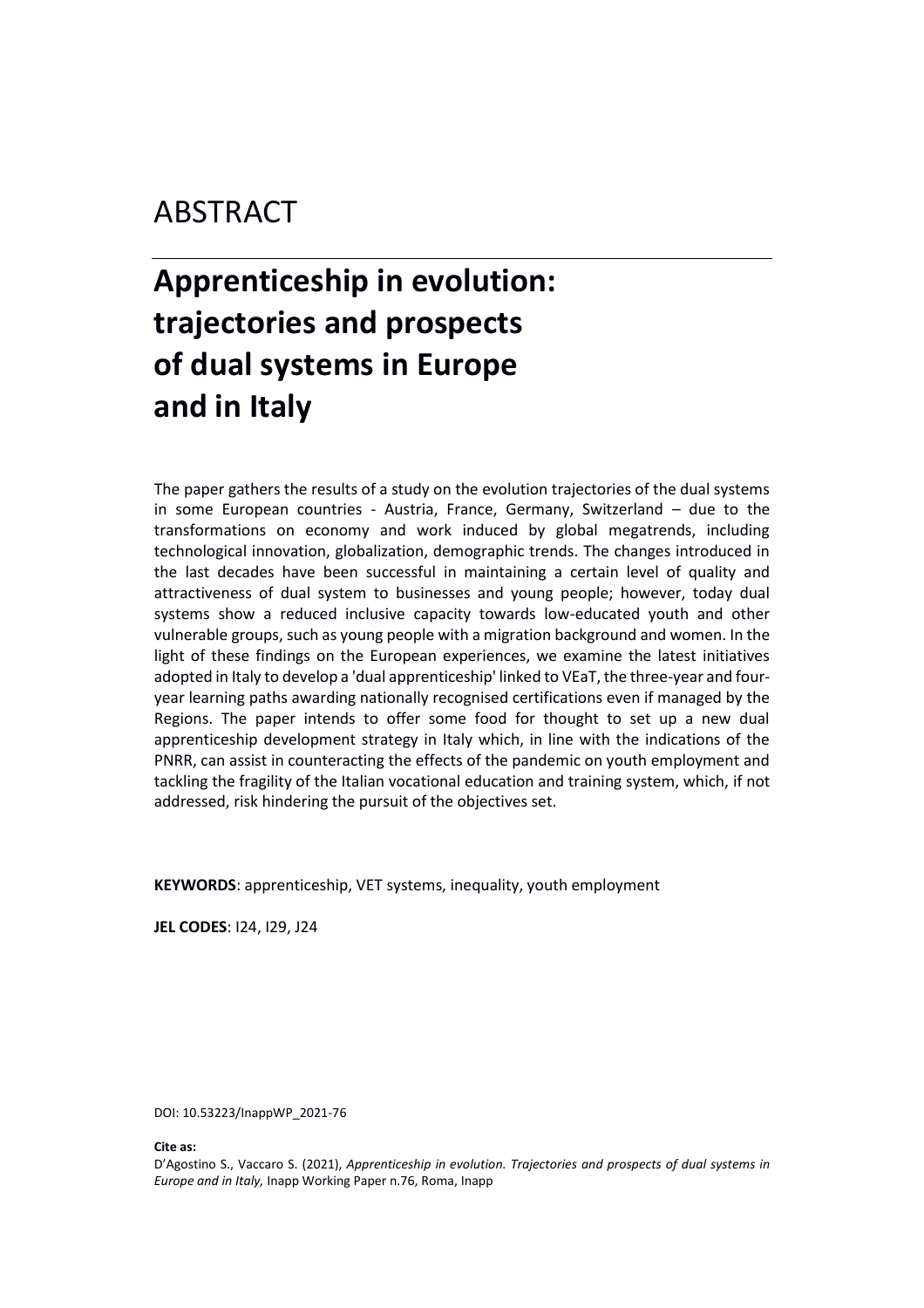#### **1. Introduction**

There are still few studies – especially in the Italian context – that have looked into the impact that global transformation phenomena are having on vocational education and training systems, which have analysed the initiatives adopted by policymakers to address them and assessed the effects produced from the implementation of the policies. To highlight the trajectories of change, the study on the evolution of dual systems in Europe has adopted a dynamic approach that looks beyond the current context providing information on the most significant transformations that have taken place in recent decades, on the pressures that generated them and the results achieved in dealing with them, with a description of strengths and critical points identified by the stakeholders.

The object of the observation is dual apprenticeship, a tool that enjoys great prestige at both national and international levels for its effectiveness in promoting young people's transition from school/training to work. For some years now, the European Union has been pushing for the development of work-based learning, encouraging the construction of a solid dual system in all Member States, while the apprenticeship schemes addressing adult workers are expanding at European level.

The research done by Inapp focuses on the dual systems of the so-called DACH countries<sup>1</sup>, where apprenticeships addressed to upper secondary school students are prevalent and well-established; it's no coincidence that these countries have managed better than others to contain the youth unemployment rate, even during the Great Recession. The research took into consideration France as well, a country that shares many characteristics with Italy in the field of vocational training and that for some years has been engaged in a profound renewal of its system.

In all these countries, the changes in the economy and the world of work induced by megatrends have forced decision-makers and various stakeholders to question how to improve consistency of the vocational education and training pathways to the needs expressed by companies and individuals. Over the last decades this recurring debate has often led to the adoption of policy measures bringing about a revision of the dual systems, and, more broadly, of the entire vocational education and training system.

The analysis of these transformations makes it possible to identify some points of convergence in the evolving trajectories of European dual systems, both in relation to the objective of strengthening the quality of the training and in the attention to integrating apprenticeship in lifelong learning systems. However, while the changes adopted seem to have supported the achievement of these goals in the selected countries, and apprenticeships maintain a certain level of attractiveness for companies and young people, they have also shaped a training path that seems to have lost some of its inclusive capacity. In fact, a common denominator stemming from the analysis is the reduced capacity of these dual systems to provide adequate responses for the integration into the labour market of low-skilled young people and other vulnerable groups, like as migrants and women traditionally less interested in participating in apprenticeships.

<sup>1</sup> DACH is an acronym formed by the international acronyms of Germany (D), Austria (A) and Switzerland (CH).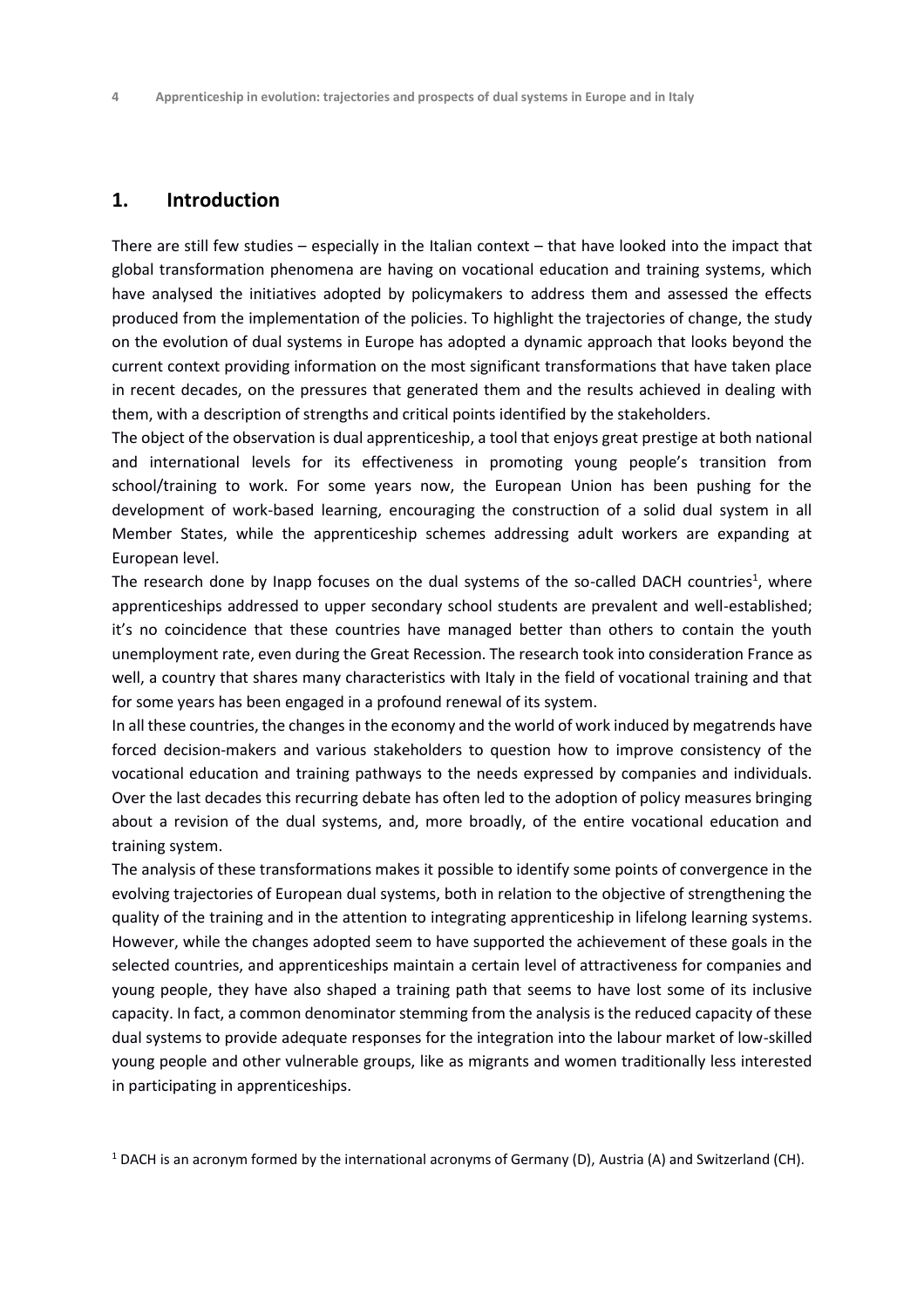In recent years, Italy has been committed to re-launching an "Italian path to the dual system" as a policy measure aimed at pursuing two objectives: to counteract school and vocational training dropout rates and reduce the number of young people not engaged in either work or education by including them in a path that can promote their employability.

However, in light of the results that emerge from the study on the evolutionary trajectories of European dual systems, the choices made in the construction of an Italian dual system are cause for reflection. Indeed, the traditional fragility of the Italian vocational education and training system puts the possibility of achieving the objectives set at risk and at the same time urges a rethinking of the policy design, especially with regard to the inclusion of the most vulnerable young people. This is all the more urgent at a time when the set of measures needed to counteract the impact of the COVID-19 pandemic on youth employment must be structured. In the context of labour market active policies, apprenticeship can certainly be one of the initiatives addressed to promoting youth integration into the working world, but it is necessary to raise awareness of the most appropriate ways to make it effective and the results that can be achieved with respect to the most vulnerable categories.

### **2. Changes in the labour market and the VET systems: the context of the study**

#### *2.1 Global megatrends and the labour market*

The global transformation of economic systems in recent decades is proceeding at a speed that is constantly accelerating. So-called "global megatrends"<sup>2</sup> – tertiarisation, globalisation, technological innovation and digitisation, population ageing etc. – trigger wide-ranging renewal processes that affect everything, from economies, labour markets and welfare systems to vocational education and training systems (VET) and institutional structures. Managing changes while ensuring equitable and sustainable growth is a challenge for all countries.

Actually, the transformations of the last decades have produced benefits enjoyed only by a select few, which ended up increasing inequalities. In most of the economically strongest areas and in several developing countries, the gap between the highest and lowest incomes has increased considerably (ILO 2016). Compared to other continents, Europe has been more successful in containing the growth of income inequalities since the early 1980s, even though the increase in the gap has not spared any European country.

Among the various target groups, young people are among those who, in the process of transforming economies, have shown a greater vulnerability with respect to inclusion in the labour market (Esping-Andersen 1998; Emmenegger *et al.* 2012), thus being defined as the 'losers' of globalisation (Buchholz *et al.* 2009). In fact, during the 1980s and 1990s in almost all OECD countries there was a slow contraction in the youth employment rate, accompanied by a gradual increase in the share of young

<sup>2</sup> The term 'megatrend' has been firstly used by John Naisbitt in the title of his book *Megatrends: Ten New Directions Transforming Our Lives,* issued by Sperling & Kupfer in 1982.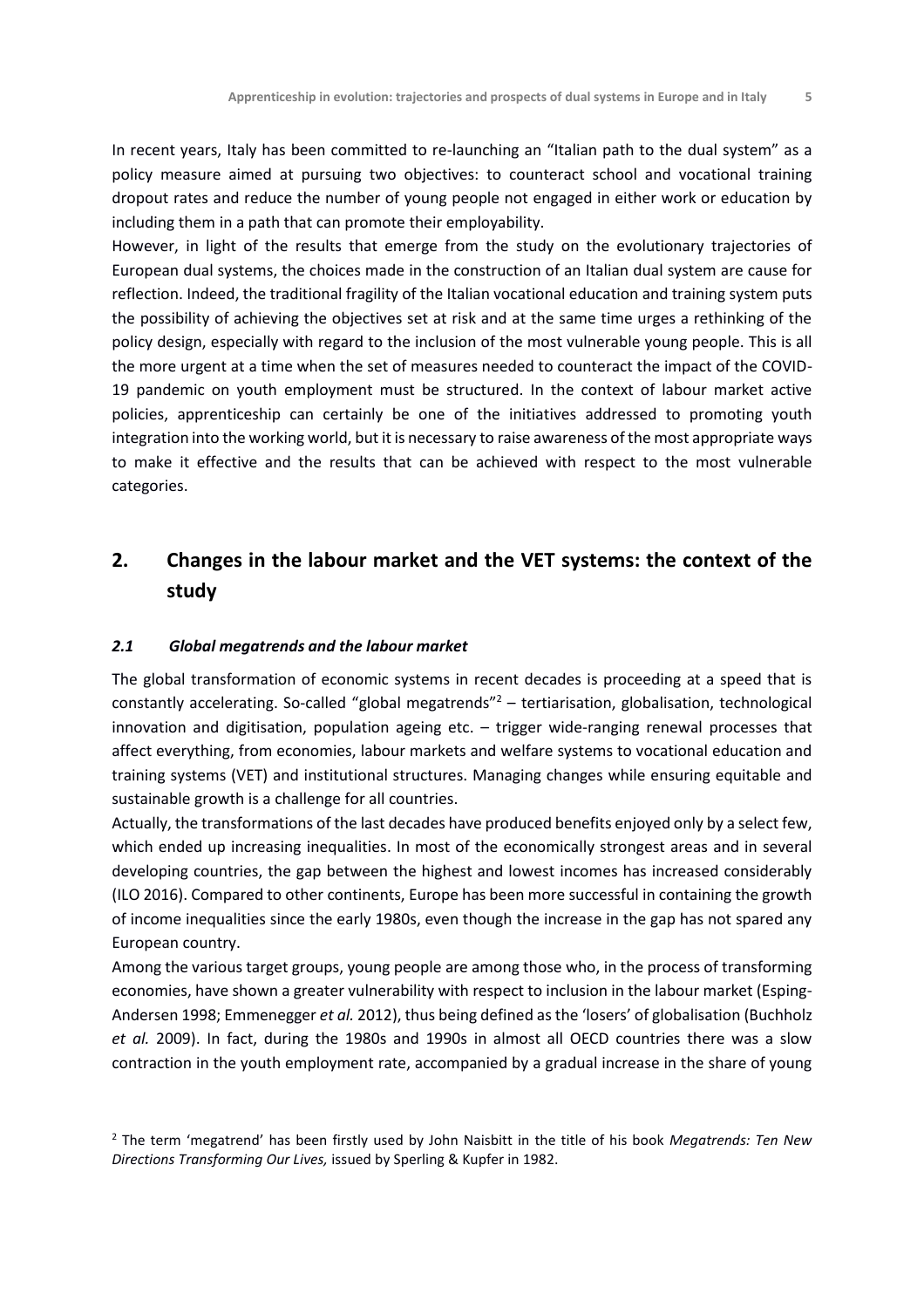people employed in temporary or part-time jobs (OECD 1996). Especially after the Great Recession, the participation in the labour market of this segment of the population decreased across the board. Only in the years immediately preceding the onset of the COVID-19 pandemic had there been timid signs of recovery, differentiated by territory (Scandurra *et al.* 2021; ILO 2020).

The worsening of the situation of youth in the labour market occurred despite the progressive contraction of the number of young people in almost all the most advanced countries and the significant increase in their education level. The snapshot taken by ILO in November 2019 indicated a youth unemployment rate of 13.7% globally, corresponding to 497 million 15-24 year olds, plus 267 million more young NEETs (Not in Education, Employment, or Training) (ILO 2020).

Compared to other industrialized countries, in Italy young people are most disadvantaged. In a country reaching in 2019 an overall unemployment rate of 10.0%, for 15-24 year olds the value stood at 29.2%, scoring eight points higher than 2008 (21.2%). The economic crisis triggered by the pandemic is also proving to be more difficult in particular for young people: according to data referred to December 2020, for 15-64 year-olds the unemployment rate has decreased by 0.6 points and the inactivity rate has increased by 1.5 points compared to the same month of the previous year; on the other hand, for young people aged 15-24, the values of the two rates increased respectively by 1.3 and 3 percentage points (Istat 2021). The situation is bound to get worse when the impact of the COVID-19 pandemic will fully affect economies and labour markets. Likely, difficulties for young people will be much more significant if appropriate initiatives – aimed primarily at the institutional reorganisation of the labour market and the welfare system, and then involving the VET system – are not readily and effectively implemented.

#### *2.2 The evolution of apprenticeships in the context of European vocational education and training systems*

In the light of changes in production systems and labour markets, VET systems have also been forced to renew themselves. According to Cedefop<sup>3</sup>, the need to strengthen the role of VET has stimulated the search for a closer integration with the business world in order to increase the effectiveness of programmes and courses, and employability of the graduates. The transformations of economy and work, together with demographic and social changes, have pushed a reorientation of VET systems towards a perspective of lifelong learning: the need to accompany the transition to a knowledge society has forced the expansion of the training offer and its differentiation in order to respond to the different needs of the population at various stages of life, working and beyond (European Commission 2020).

Developments over the last decades have gradually reduced the focus on initial vocational training, which is the most traditional core of European VET systems. The range of provided opportunities has been enriched with new learning paths, with the aim of also welcoming young people with higher educational qualifications, and has expanded to new economic sectors in the wake of tertiarisation of the production systems (OECD 2020). At the same time, the increase in the average age of the

<sup>&</sup>lt;sup>3</sup> For information on Cedefop research on last decades changes in vocational education and training systems and its results, published in eight volumes, see the pertinent pages [<https://bit.ly/322p9Eb>](https://bit.ly/322p9Eb).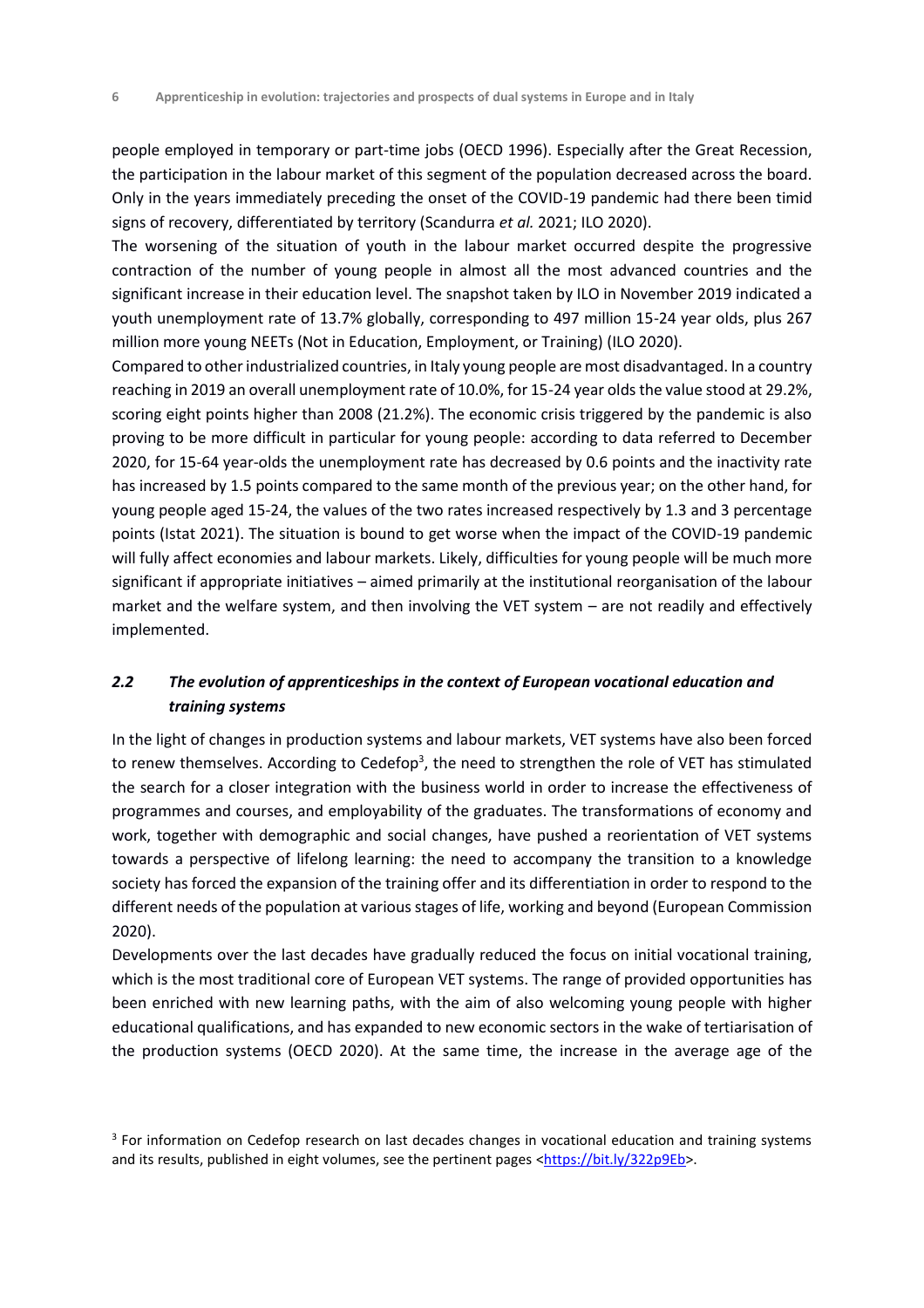population and the lengthening of the duration of working lives are slowly shifting the focus to adults, in order to enable workers' skills to be adapted and individuals' employability to be maintained. Within this context, it has spread a renewed interest in apprenticeship, as a training path that can promote a rapid integration into work for young people, but also for adults, beyond the borders of the countries which are traditionally more inclined to use it. The benchmark dual system – i.e. the model that scholars and decision-makers are most interested in – is the one implemented in Germany and in neighbouring countries such as Switzerland and Austria, recognised as 'apprenticeship countries' (ILO 2012). These countries show the lowest youth unemployment rate and have successfully managed to keep it at a low level during the Great Recession, even reducing it in some cases.

Today an apprenticeship or a dual system $^4$  is implemented in many countries on almost all continents. In Europe this training path is operating in 24 out of 30 countries. In four of the six countries where no apprenticeship programme has been identified, a legal framework remains in force and/or dual training programmes have been tested (Cedefop 2018). Italy is among the countries that launched a process of revitalisation of its traditional apprenticeship scheme starting in the late 1990s. The latest reform approved in 2015 focused on the establishment of a dual system inspired by the model of the 'apprenticeship countries' aimed at young people up to 25 years of age who have not earned any high school diploma.

The various European models are characterised by a broad heterogeneity with respect to the primary educational or employment purpose, the articulation and strategic positioning in the education system, the social recognition and attractiveness for companies and users, the governance and operating model. But the element that most distinguishes the various systems is the relevance of apprenticeships in the educational choices of young people of upper secondary school age.

#### *2.3 The study on European dual systems*

The idea of thoroughly examining the models that inspired Italy to build its own "path to a dual system" guided the research carried out in the three-year period 2018-2020<sup>5</sup>. Attention was focused on Austria, Germany and Switzerland, which share a fairly homogeneous cultural background. In addition to DACH States, the French model was also analysed, as it has a VET system that is much more similar to Italy's. France and Germany represent two paradigmatic models of dual system and initial vocational training in the European context, which Italy has looked at several times in recent history to renew its own system.

The main objective of the research was to provide useful information regarding the policy options to evaluate and decide on to develop the Italian dual system, which is still in gestation. To this end, the study has focused on the evolutionary trajectories in recent decades, and the effects produced by the policy interventions that have been deemed necessary to adapt the dual systems to the changing needs of the working world in a context of rapid transformation. Particular attention was paid to the

<sup>4</sup> In this paper, the terms 'apprenticeship' and 'dual system' are used synonymously.

<sup>&</sup>lt;sup>5</sup> The full report presenting the results of the study has been published by Inapp in Italian, in the volume *Apprendistato in evoluzione. Traiettorie e prospettive dei sistemi duali in Europa e in Italia*.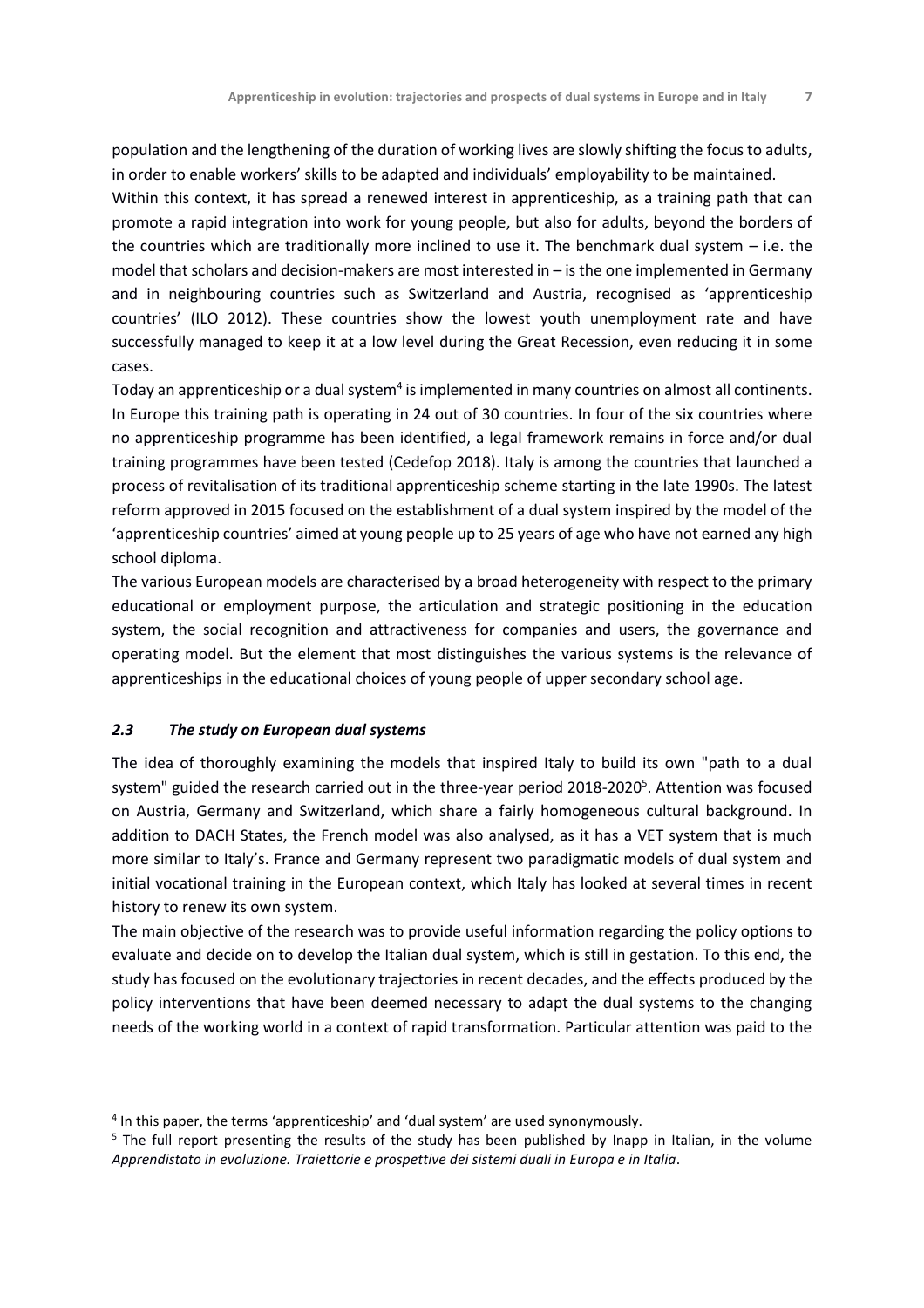results achieved in terms of equity, i.e. ensuring access to different groups of young people and promoting their successful integration into the workforce.

The research was carried out by drawing on the numerous studies available and examining the specialised literature. In addition to what emerged from the desk analysis, a survey was carried out involving experts from the selected countries, identified among institutional officials, representatives of trade unions and employers' organisations, other stakeholders in the labour market and representatives of the world of VET.

Apprenticeship is part of a context determined by the set of institutional structures and relationships which characterise each country's VET system, but also the labour market and the productive system have a great influence on it. Therefore, when analysing the various dual systems it is necessary to take into account some basic indicators and figures that contribute to giving a more precise idea of the contexts under examination (see table 1).

|                                     | Germany | <b>Switzerland</b> | Austria | France              | Italy               |
|-------------------------------------|---------|--------------------|---------|---------------------|---------------------|
| Surface (Km <sup>2</sup> )          | 357.1   | 41.3               | 83.9    | 544.0               | 302.1               |
| Population (thousands)              | 83,019  | 8,545              | 8,859   | 67,178 <sup>p</sup> | 59,817              |
| % Population 15-24 years old (2020) | 10.4    | 10.6               | 10.9    | 11.8 <sup>p</sup>   | 9.8                 |
| GDP per capita*                     | 38,350  | 50,170             | 40,250  | 33,770 <sup>p</sup> | 30,460 <sup>p</sup> |
| Median age                          | 46.0    | 42.5               | 43.4    | 41.8 <sup>p</sup>   | 46.8                |
| activity rate 15-24 years old       | 51.4    | 66.5               | 56.4    | 36.9                | 26.1                |
| activity rate 15-64 years old       | 79.2    | 84.3               | 77.1    | 71.7                | 65.7                |
| unemployment rate 15-24 years old   | 5.8     | 8.0                | 8.5     | 19.6                | 29.2                |
| unemployment rate 15-74 years old   | 3.1     | 4.4                | 4.5     | 8.5                 | 10.0                |
| NEET 15-24 years old                | 5.7     | 6.2                | 7.1     | 10.6                | 18.0                |

#### **Table 1. Main macroeconomic and labour market indicators for the countries in question (year 2019)**

Note: \* GDP per capita at current prices (nama\_10\_pc) with constant purchasing power (CP\_PPS\_HAB); P provisional data. Source: Eurostat database

### **3. The evolution of the trajectories of the dual systems in the DACH countries and in France**

With the progressive worsening of youth employment and unemployment rates, especially after the economic and financial crisis of 2008, several European countries have intervened to strengthen the multiple forms of work-based learning programmes, with a particular consideration to apprenticeship. These countries include Germany, France, Austria, Switzerland and Italy, which have committed themselves to a greater effort to renew their dual systems with the aim of fostering youth vocational training and employment.

The analysis of the evolutionary trajectories of the dual systems in Austria, France, Germany and Switzerland must start from an examination of the profound structural differences that distinguish them. They are recognised as different *skill formation regimes*, as identifiable on the basis of two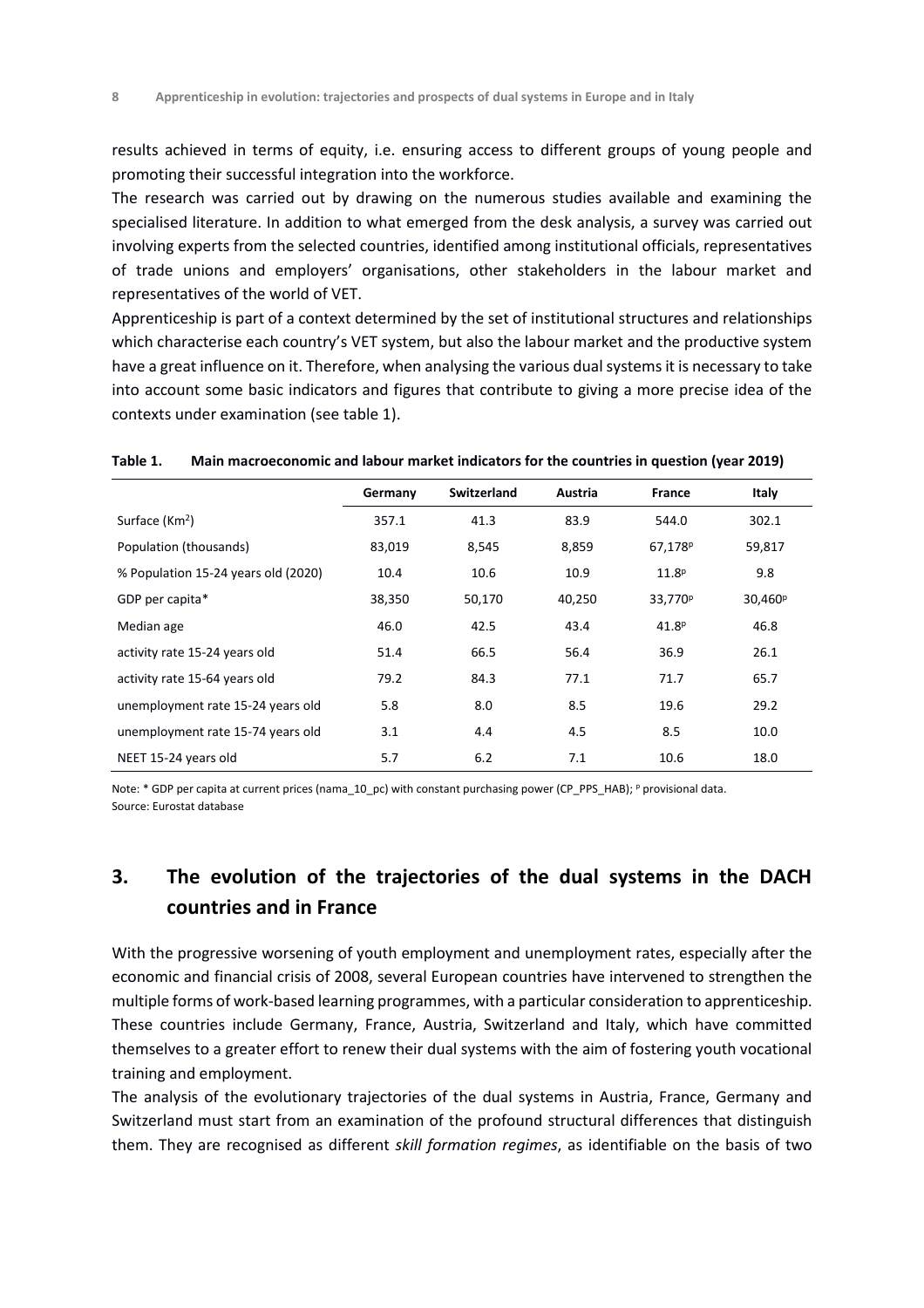central dimensions: the more or less strong commitment of companies to participate in initial vocational training and incur significant investment in skill formation; the commitment of the State to support VET as a valid alternative to academic educational paths (Busemeyer and Trampusch 2012). According to this paradigm, Germany, Austria and Switzerland are identified as 'collectivist' or 'corporatist' systems, as the extensive participation of companies is accompanied by an equally high commitment of the State, while France has a 'statist'system where the engine driving initial vocational training is the public sector (Busemeyer and Trampusch 2012).

Germany, Austria and Switzerland share a strong tradition and a long process of consolidation of dual system, together with a high social recognition of its educational and employment value. In these countries, apprenticeship is considered an important segment of the secondary education system and each year a significant proportion of young people participate in it. Companies also show a high level of confidence in the dual system as a programme to prepare a skilled workforce, and contribute to its development driven by reasons related also to social responsibility (Pfeifer *et al.* 2019). Institutions and social partners see the dual system as a collective good and actively strive to preserve its role and function.

In Germany, the dual system boasts a participation of 1,328,964 apprentices in 2019, of which 513,309 new entrants (BIBB 2020); in 2018 among 18-34 year-olds who obtained a qualification in the dual system the unemployment rate was 3.2% (Solga *et al.* 2014). In Switzerland, 220,894 young people are enrolled in an initial vocational training course in the year 2018-19, almost all in apprenticeship (90.6%); of the cohort of 2012 graduates who achieved a federal certificate of ability (AFC), only 8% are not working and not in training three and a half years from the end of the course (OFS 2018). Finally, in Austria in 2019 39.5% of the total 15-year-olds chose an apprenticeship path<sup>6</sup>, and among those who obtained a qualification in the dual system the unemployment rate was 3.5% (Dornmayr and Löffler 2020).

To date, the dual model of these countries has maintained its essential and distinctive characteristics: organised according to market rules, even if it is a highly regulated market; focused on profiles and occupations and responding to the diversified needs of the economic sectors; organized on a learning process that is mainly carried out at the workplace, assigning a fundamental educational function to companies; developed through a process of consultation that is based on consensus and requires close collaboration between the public authority and the social partners to define the content of qualifications and the guidelines of training policies, with the State acting in the role of mediator (Lasserre 2014).

In France, on the other hand, apprenticeship has never enjoyed the same social recognition as dual systems in Germany, Austria and Switzerland, and has seen a rather limited success in terms of participation of young people and companies, even though it has been in operation in its current configuration for almost 50 years. In 2018 it has involved only 5,3% of young people between 16 and 25 years (DEPP 2019). The apprenticeship in France is fully integrated into the education system, as it allows for the acquisition of the same technical and vocational qualifications obtainable in upper secondary and tertiary education institutions through full-time courses. In the French 'statist' model, it is mainly the State, with its different configurations, that strives to ensure the formative value of

<sup>&</sup>lt;sup>6</sup> Data taken from the website of the Chamber of Economy [<https://bit.ly/3zPCfQ9>](https://bit.ly/3zPCfQ9).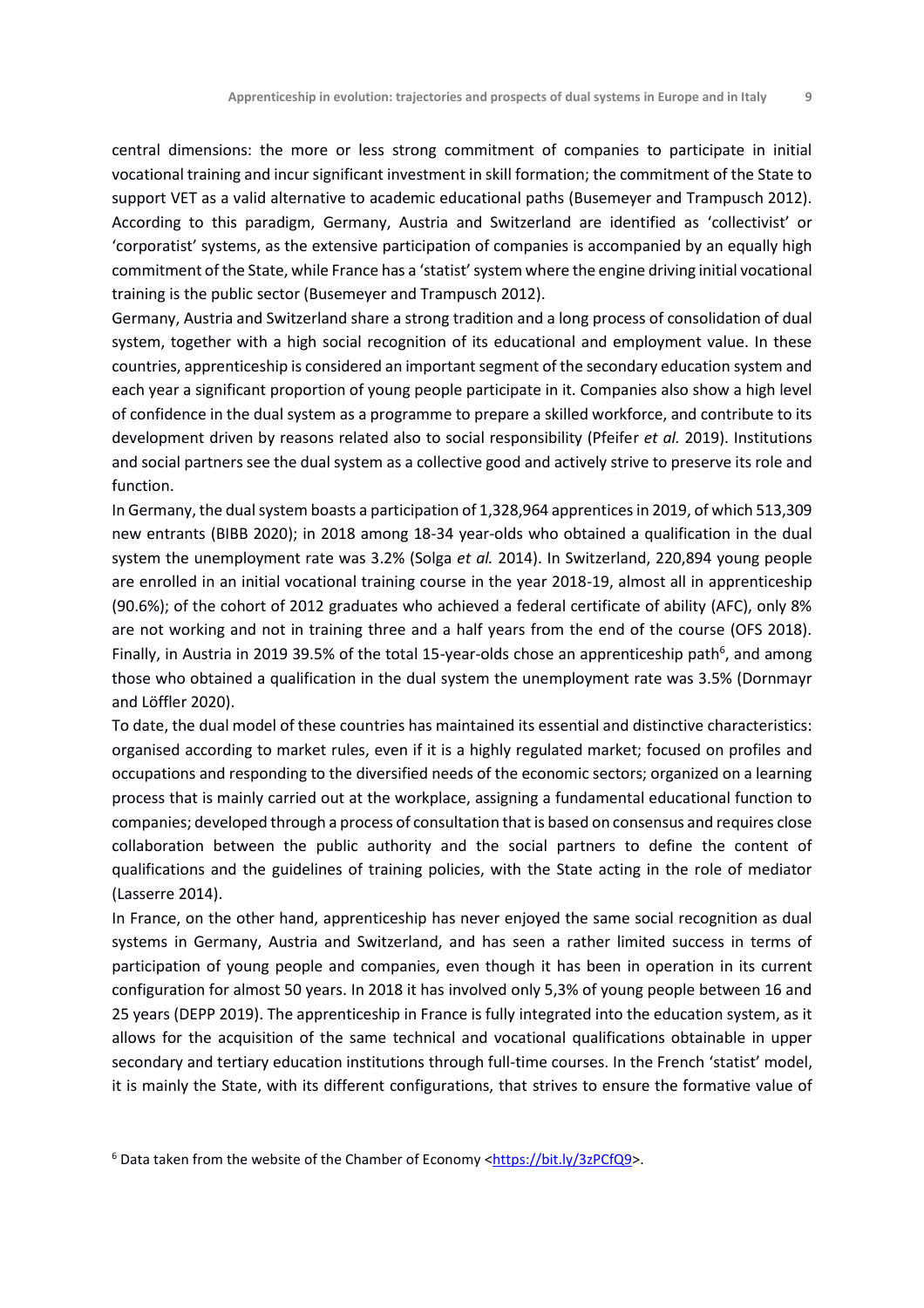apprenticeships and of the entire VET system as an effective alternative to academic school paths. The commitment expressed by social partners to support the initial vocational training of young people is weaker (Busemeyer and Trampusch 2012).

The reform approved in France in 2018 with the law for "The freedom to choose one's professional future"<sup>7</sup> seeks to move in the direction of the 'collectivist' systems, shifting apprenticeship into the domain of continuous vocational training and assigning a predominant role to social partners and sector organisations in the definition of training profiles and in the management of the system, to the detriment of the regional governments. It will only be possible to assess the success of these measures in the coming years.

In recent decades, all the mentioned European dual systems have had to deal with the effects of the transformations linked to technological innovation, globalisation and tertiarisation, demographic change and the lengthening of schooling. Therefore, they strived on defining strategies to continue ensuring that apprenticeships meet the needs of businesses and to strengthen their attractiveness among young people.

The processes of deindustrialisation and tertiarisation have led to the progressive contraction of the places available in the industries where dual systems traditionally thrived, pushing a horizontal expansion towards new sectors and businesses that are flourishing powered by innovation. However, apprenticeships have experienced difficulties in finding space in the tertiary sector, where companies historically developed the skills needed by the production system through full-time training courses, as clearly observable in Germany and Switzerland.

The enlargement towards new occupations has also pushed a vertical expansion, following the evolutionary trajectories of jobs. In fact, in the transition to a knowledge economy, companies have expressed a need for workers with a more crosscutting background founded on a higher level of basic knowledge and transversal skills, combined with a broader set of specialised skills. This has forced all countries to make an effort to renew their training provision, generating large-scale operations to revisit curricula and learning references, both for on- and off-the-job learning paths. At the same time, businesses' demand for higher-level skills has stimulated a shift in the dual systems centre of gravity, from the issuing of post-compulsory school qualifications, which are at level 3 of the European Qualification Framework, to higher level qualifications at level 4 EQF (corresponding to upper secondary school diploma) or even level 5, corresponding to advanced technical education qualifications.

On a systemic level, the same vertical expansion has pushed for speeding up the process of developing new training regulations – as was recently the case in Austria – or reducing the training standards set at national level in order to allow more flexibility and autonomy for individual sectors, as occurred in Germany with its 2005 reform. The same need for flexibility is behind the introduction of learning programmes organised in a modular form, different from those focused on a single occupation. For example, in Austria modular apprenticeship is structured in a two-year basic module, a main one-year module specific for each occupation, and finally an optional module that imparts knowledge and skills related to special productions or services, lasting six months/one year.

 $^7$  French Law n. 2018-771 of 5 September 2018 "pour la liberté de choisir son avenir professionnel".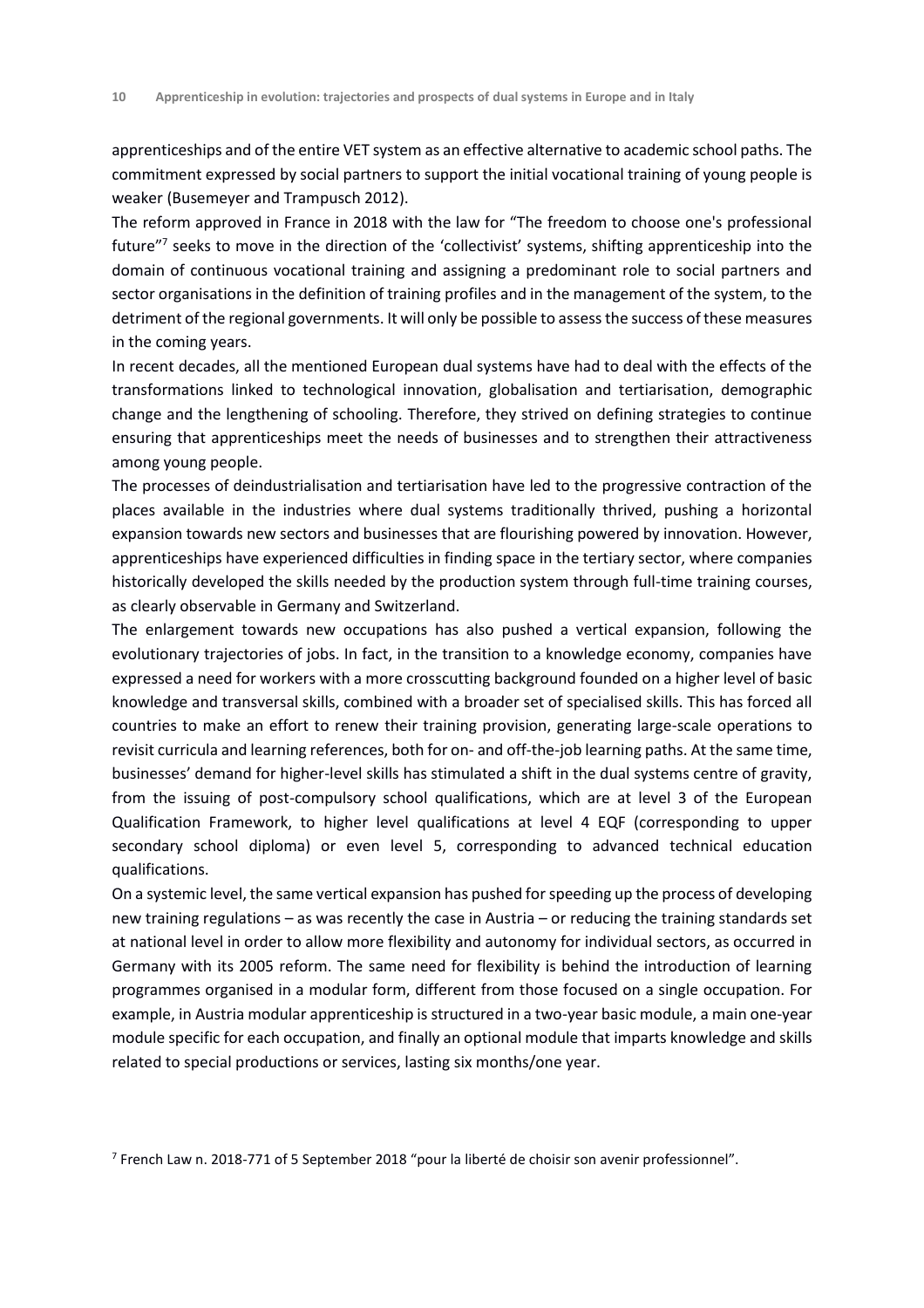The slow contraction of youth cohorts entering the labour market and especially the progressive 'academization' of individual education paths have reduced the demand for apprenticeships. On the supply side, changes in economic systems and consequently in jobs have produced an internal stratification of apprenticeship profiles according to a hierarchy of occupations, based on the education requirements to access, attractiveness of trades in terms of chances of getting hired, job stability, career opportunities and expected remuneration. This stratification has been made explicit in some countries through structural changes to the dual system: in Germany, in 2003 two-year courses were introduced (while an apprenticeship generally lasts 36-42 months); in Switzerland in 2002 the federal CFP certificate was introduced, which can be acquired at the end of a two-year course, whereas the AFC requires 3-4 years, and the development began of a dual system that expands towards tertiary education.

The same forces that spurred the expansion of apprenticeships across sectors, occupations and qualification levels are also affecting the current boundaries with the education system, pushing toward tertiary education along two directions: on the one hand, options are being developed that allow apprenticeship graduates to access to tertiary education  $-$  or parts of it  $-$ , and, on the other hand, new forms of collaboration are being set up, through programmes based on the integration of dual training and tertiary education.

France was the first to break through this barrier: the Séguin reform of 1987 extended the range of qualifications awarded through an apprenticeship to upper secondary education diplomas, such as the *baccalauréat professionnel*, and then further progress was made in opening it up also to qualifications awarded in tertiary education. In Switzerland, a professional diploma was introduced in 1993, which upon completion of the dual path allowed access to universities of applied sciences. Then, the *Passerellen* were activated with the 2002 reform, allowing admission for apprenticeship graduates to all tertiary education. In Austria, since autumn 2008 all apprentices may acquire a professional diploma in addition to a vocational qualification and then enter the tertiary system. Furthermore, the idea of implementing new training models that variously combine vocational training and higher education has come to the fore in recent decades. These 'hybrid' forms arising from the socioeconomic developments strains take on various configurations, different in each institutional context (Graf 2013).

The outlined transformations have had an impact on the inclusive capacity of the dual systems. The participation of a higher proportion of young people with a diploma for entering university/or an intermediate diploma has increased the competition in the apprenticeship market, with the effect of displacing young people with low educational qualifications and skill levels. In Germany, for example, the increase in people with secondary school diplomas (including *Abitur*) seeking an apprenticeship has effectively rendered inaccessible occupations that were previously taken by generations of young people who did not graduated or achieved only low qualifications. In France, while until the 1980s growing up in a blue-collar family was much more common for apprentices than students of full-time vocational schools, since the 1990s the two groups have become more similar and the social origin of apprentices is less blue collar than for students (Kergoat 2015).

The repositioning of the dual systems affects the trajectories of low skilled young people not only on entering an apprenticeship, but also during the training and in the follow up. Actually, these young people are more likely to experience an early termination of the contract, have a lower success rate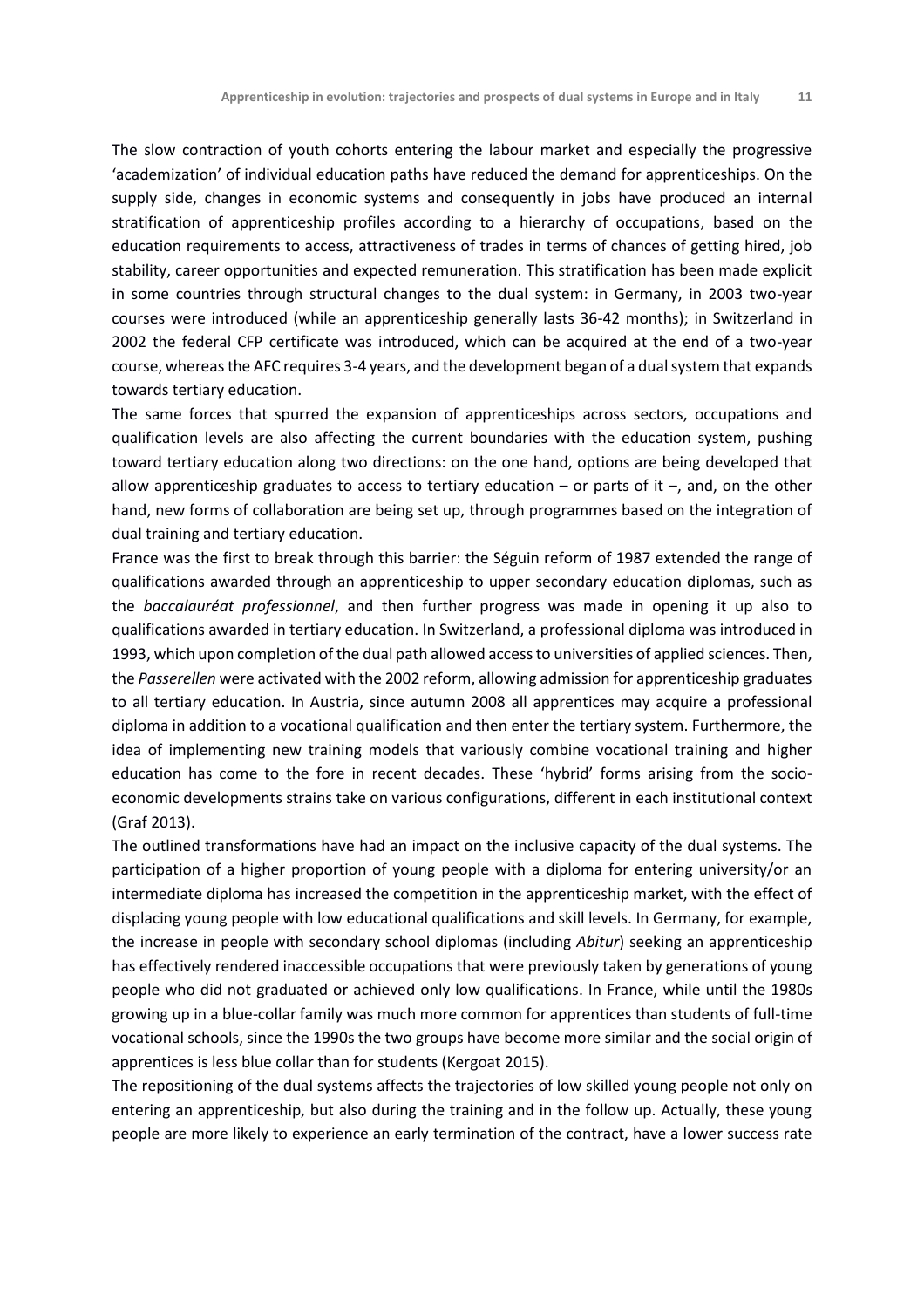in the final exams, find it much more difficult to enter the labour market and are more often trapped in precarious jobs, with low salaries and few opportunities for career development (Solga *et al*. 2014). In Germany, for example, within the dual system, the paths of those with low proficiency levels are more bumpy: the rate of early termination of the contract is 39.3% for apprentices without upper secondary school qualifications and 15.4% among those who have a university entrance qualification. The former also have a lower final exam success rate (84%) than the latter (97.9%) (BMBF 2020). In France, 29% of the apprenticeships which started between June 2015 and May 2016 were terminated before the scheduled deadline; this percentage rises to 39% among less educated young people under the age of 18, while it falls to 18% among apprentices in the 21-25 age group who should achieve a tertiary education qualification (Dares 2018).

Things are even more difficult for women. In general, women in the dual system make up a minority, remaining well below 40% in all the countries examined, and they gather in a limited number of profiles leading to occupations often characterised by lower wages and limited career opportunities. In Germany, for example, the presence of women in apprenticeships is low (36.8% in 2019) and in sharp decline in the decade (-19% since 2010). Women are mainly concentrated in some sectors: hairdressing, tailoring, cooking or sales – mostly low-paid jobs with fewer career opportunities (BIBB 2020). In Austria, the presence of female apprentices has remained at a constant level for some years (around 34%) and is highly concentrated: 41.4% of apprentices are employed in only three occupations, retail, office employee, hairdresser (Dornmayr e Löffler 2020).

The group with the most critical issues in terms of equity in participating in dual systems is young people with a migrant background. In Germany young people of foreign origin find it more difficult to enter an apprenticeship (Granato and Ulrich 2017), to pass the final exams and to insert afterwards in the labour market. Similar critical issues are experienced in France, where young people with a migrant background are under-represented both in apprenticeships of medium-low qualifications and in those that allow them to acquire higher-level diplomas (Kergoat 2017).

In Austria, in the 2018-19 school year, the proportion of foreigners in first grade at elementary school was 20%, while in the dual system it stopped at 13.7%; the percentage of those who do not use German as their main language of communication made up 31% in elementary schools and reached 18.2% in dual learning paths. The school dropout rate averaged 7.3%, three times higher for those born abroad than for natives (Dornmayr and Löffler 2020). In Switzerland, the results of the TREE survey<sup>8</sup> confirm that not only gender and social origin, but also migration history have a particularly strong influence on educational success. In fact, the share of foreign apprentices in the year 2018- 2019 is 21.6% of the total participants and usually these young people have to work hard to find a company that welcomes them: according to data from the August 2019 "Barométre des transitions"<sup>9</sup>, students with a foreign origin have to submit an average of 25.7 applications, while the Swiss only 7.2. Therefore, in all these countries there remains a strong social selectivity in the apprenticeship market, at the expense of women and especially of young people with a migration background, but also linked to previous school choices and performances.

<sup>&</sup>lt;sup>8</sup> TREE, School-work transitions, is a longitudinal national survey that studies the training of young people at the end of compulsory school and their entry into adulthood and the working world. <sup>9</sup> See <<u>https://bit.ly/3GLCP5k</u>>.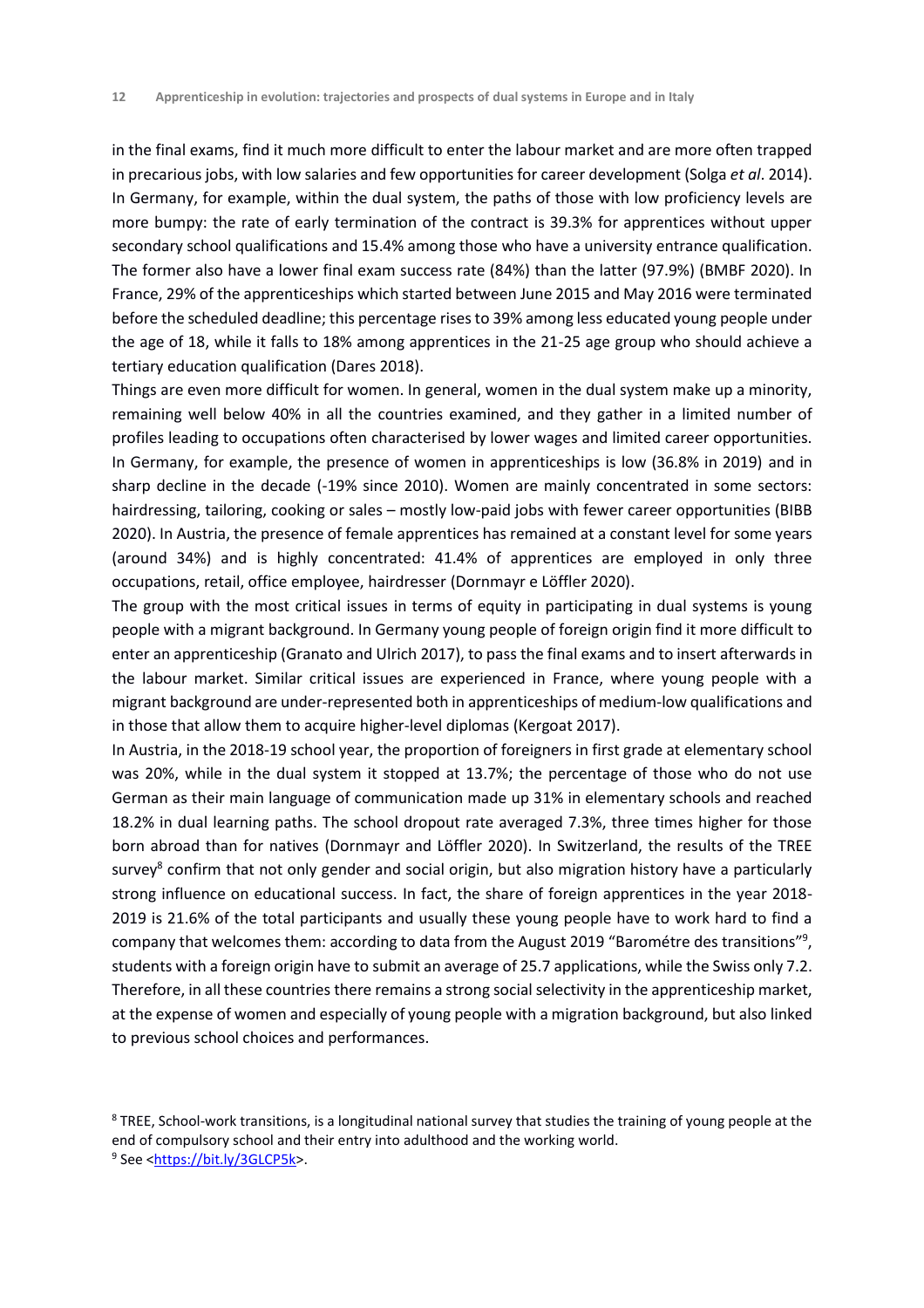#### **4. The construction of a dual path in Italy**

In Italy, many reforms implemented since the end of the 1990s have tried to integrate apprenticeships in the education system, but mostly failed. Actually, over the years there has been a gradual withdrawal in the formative component of this employment contract<sup>10</sup> and a departure from the European dual models. It is therefore no coincidence that the current Italian apprenticeship mostly identifies with one of the three forms it can assume according to the legislation $^{11}$ . Indeed, the socalled vocational or second-level apprenticeship in 2017 represented 97% of the average number of apprentices (Inapp 2019a). This form does not lead to an educational diploma, being aimed exclusively at obtaining an occupational qualification as set by collective agreements. For vocational apprenticeship, the off-the-job training provision, aimed at developing basic and cross-cutting skills through courses lasting up to 120 hours, is in the responsibility of the Regions and Autonomous Provinces. Job-related training is provided under the responsibility of the companies, and its length and content varies according to collective bargaining agreements, on average being limited to 80 hours.

The other apprenticeship forms – so called first- and third-level apprenticeships – are much rarer: in 2017 the number of young people between 15 and 24 years of age participating in first-level apprenticeship amounted to 8,385, registering a slight increase compared to the previous year when they were 7,456; third-level apprenticeship remained almost stable, involving around 1,000 people (Inapp 2019a). These apprenticeships have a larger formative component as they lead to a secondary and tertiary education diploma/degree through a dual programme (Garofalo 2014).

In 2015 vocational apprenticeship, whose persistent critical issues had been well documented in previous years (Di Monaco and Pilutti 2012), ceased to be the focus of policy makers' attention, interest shifting to the forms with a higher educational value, and in particular to the first-level apprenticeship (hereinafter dual apprenticeship). The turning point has been the reform introduced by Italian Legislative Decree n. 81/2015, which proceeds along two lines:

- the first, concerns the rationalisation and simplification of the legal framework. Therefore some measures are introduced aimed at promoting stronger consistency and standardisation in the apprenticeship regulation by setting up a broader and more specific national framework which defines qualifications awarded, length of the learning paths and outcomes to be achieved;
- the second, implies a redefinition of the costs for taking up an apprentice. Usually, hiring an apprentice is very convenient for companies, whatever form they use, since he/she receives a

<sup>&</sup>lt;sup>10</sup> In the Italian legislation, apprenticeship is defined as an employment contract aimed at training and employment of young people, awarding an educational and/or an occupational qualification through a dual education path.

 $11$  There are three forms of apprenticeship: 1. Apprenticeship for achieving a Vocational Qualification and Diploma, Upper Secondary Education Diploma and High Technical Specialization Certificate, which are qualifications at upper-secondary and post-secondary levels (*Apprendistato per la qualifica e il diploma professionale, il diploma di istruzione secondaria superiore e il certificato di specializzazione tecnica superiore*); this form is commonly known as first-level or dual apprenticeship; 2. Vocational or second level apprenticeship (*Apprendistato professionalizzante*), for achieving occupational qualifications with no educational value; 3. Higher Training/Education and Research or third level apprenticeship, for tertiary education qualifications (*Apprendistato di alta formazione e ricerca*).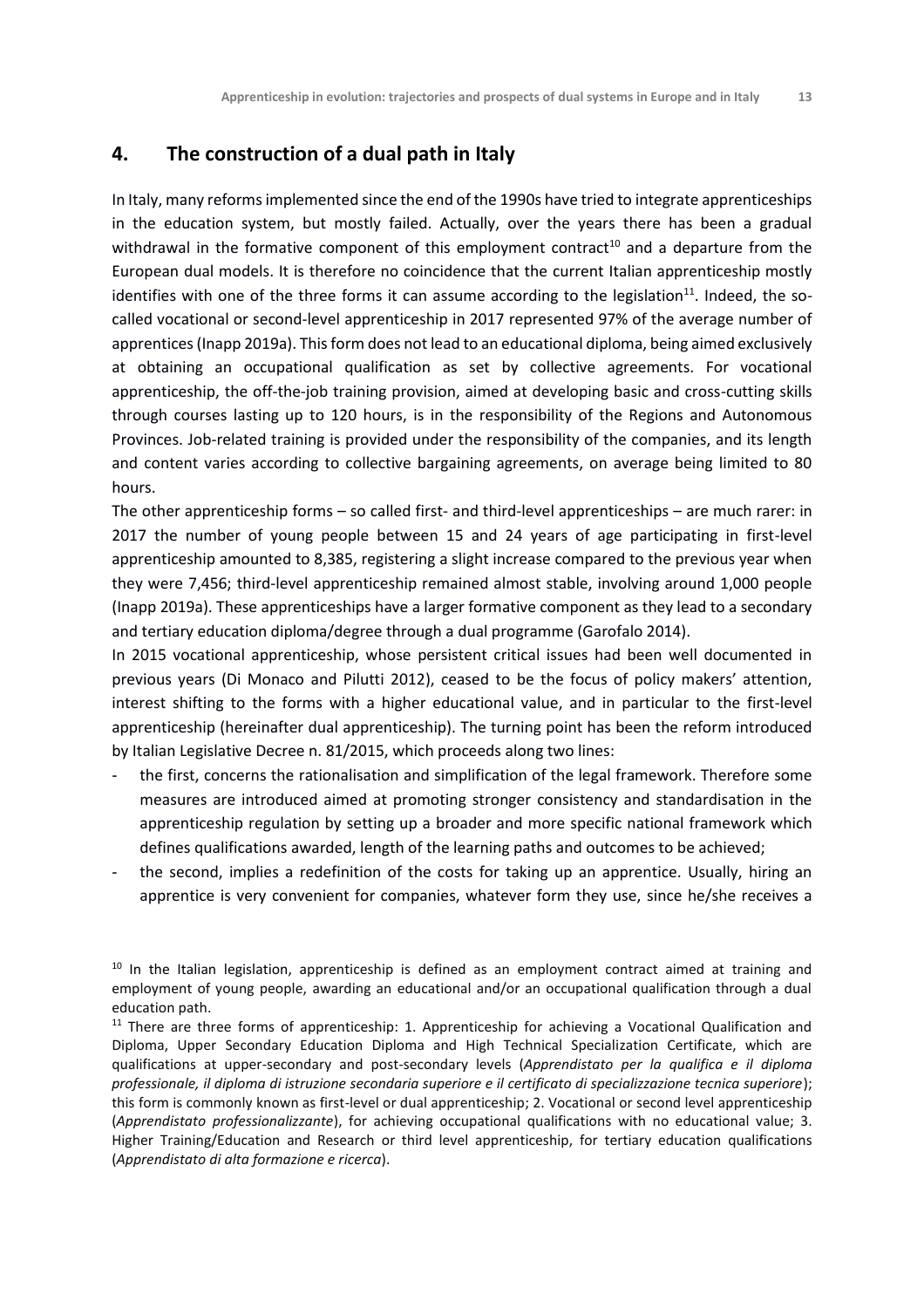significantly lower salary than a normal worker does. Nonetheless, in order to make dual apprenticeships even more profitable and to encourage companies to prefer it to other employment contracts for hiring young people, further economic incentives and other measures have been introduced for reducing the burden on companies.

The 2015 reform has left substantially unchanged the governance of the dual apprenticeship, which has a multi-level structure, whose main actors are:

- the Regions and Autonomous Provinces of Trento and Bolzano, that have a concurrent legislative power in the field of education and an exclusive power in the field of vocational training;
- the social partners, who are entrusted with the task of defining through national cross-sectors or sector collective agreements – mainly job-related aspects, like as apprentices' rights and duties and remuneration, and some elements related to the learning path as well, for the part provided under the responsibility of the company. Moreover, they draw up formal suggestions addressed to national and regional institutions on policies and interventions for the development of apprenticeship.

In parallel to the regulatory reform, the Ministry of Education and MLSP have launched two experimental initiatives to develop dual apprenticeship. The first initiative has started the implementation of dual apprenticeships awarding upper secondary technical and vocational school diplomas. To date, the implementation of this initiative has remained very limited, mainly due to some critical issues: the lack of a broader organic project able to unify in a single framework all the interventions promoted in different areas and that can give substance to the regulatory provisions; poor financial resources, inadequate to set up the necessary support services to educational institutions in order to ensure continuity to the initiatives, beyond the experimental level.

The second and more important national initiative to build an "Italian path to a dual system" began in 2015/2016 as an experimental project and was transformed into an ordinary measure in 2018, thanks to a specific legal basis. Inspired mainly by the German dual model, it concerns the development of dual apprenticeships awarding initial vocational education and training qualifications (hereinafter VEaT<sup>12</sup>). The aim of the initiative, promoted by the MLPS and based on agreements with the Regions, is twofold: to more incisively counteract dropout rates by strengthening the methodology of experiential learning; and to reduce the number of young people not engaged in either work or education by including them in a programme that can improve their employability. These objectives are pursued through the strengthening of the VEaT offer of full-time courses and supporting the development of dual apprenticeships realized in connection with VEaT.

The most recent figures on the implementation of the "Italian path to a dual system" are from 2016/2017 school year, and come from the monitoring conducted by Inapp. Conversely, for the 2017/2018 school year partial data are available, regarding the experience of 148 training centres<sup>13</sup> associated with Confap-Forma that participated in the project. In comparison to the original goal to

 $12$  Vocational Education and Training programmes (VEaT) are three-year and four-year courses for obtaining vocational qualifications corresponding to EQF level 3 and 4. These courses are organised by the Regions and issue certificates that are valid nationwide as consistent with qualification standards issued at national level. <sup>13</sup> Vocational Education and Training courses are realized by training centres accredited by the Regions. These

centres are private educational institutes usually linked to religious associations or organizations of the world of work.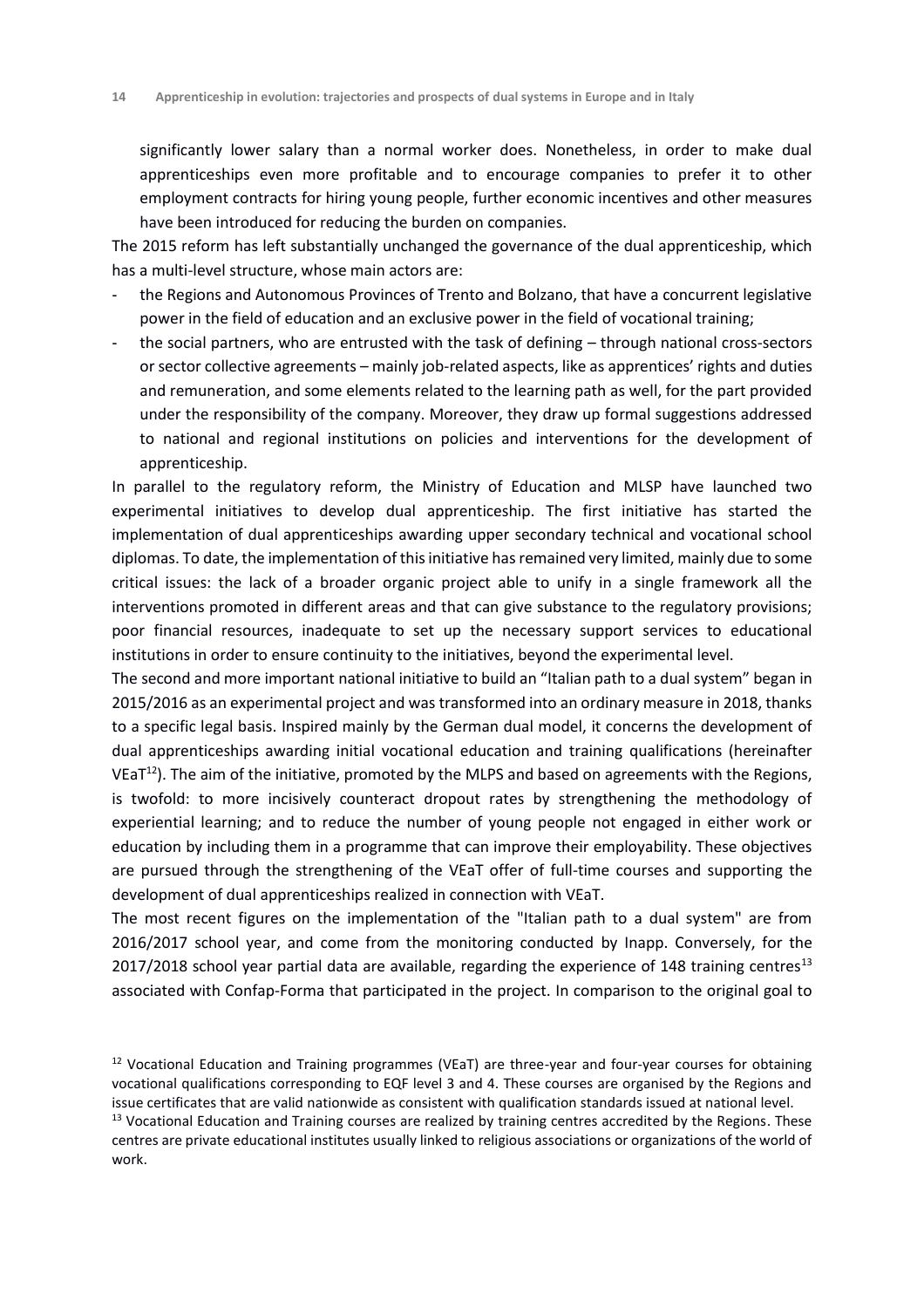engage 20,000 youth in the initiative, the results for 2017 are very modest: only 3,306 apprentices participating in the VEaT courses, equal to 13% of the total 25,508 participants to the entire experimental project (Inapp 2019b). What is most striking, however, is the great territorial differentiation revealed by the data: 76% of all apprentices enrolled in VEaT courses are concentrated in Lombardy, followed by Veneto with 13% and Piedmont with just under 5%, while in the Central and Southern Regions there were practically none.

Reflecting on the first results, the 2015 reform does not seem to have paved the way for the spread of dual apprenticeship in VEaT across the country. The critical issues concern both the structural weaknesses of the Italian production apparatus and the system's governance flaws, as well as the choice to embed it in VEaT without intervening on the critical aspects which are affecting the development of this training offer. Actually, problems arise in the implementation of dual apprenticeships, both for training institutions providing off-the-job training and for companies, and the cooperation between these two entities remains a difficult objective to be achieved, even in territories where vocational training is more developed.

With regard to companies, especially the smaller ones, the main obstacles to the use of dual apprenticeships concern: the risks connected to a medium to long-term investment on apprentices, which could be hampered by market uncertainties, thus making the use of flexible contracts more preferable; the limitations and burdens on the employer in relation to taking up apprentices under-18; the matching of the requirements for being a training company, which refer to activities and/or processes, equipment and machinery needed for acquiring of the skills defined by the ITP; the availability of qualified personnel to dedicate to tutoring. Moreover, there are difficulties in hiring dual apprentices due to the complex operations of correlation between the occupational qualifications envisaged by the collective agreements and the limited number of qualifications that can be awarded by VEaT.

Training institutions encounter numerous difficulties in expanding the number of companies offering apprenticeship places and tend to use established networks and relationships as a privileged channel to mobilise companies. In some Regions, training institutions can count on the contribution of the social partners that organise awareness raising and support actions for recruiting companies, also leveraging the bilateral system. The cooperative relationship between training institutions and social partners does not seem to have sufficiently developed, however, if, as underscored by the Confap-Forma monitoring report, the partnership of training bodies with trade associations operating in the territory still has ample space for improvement before becoming systemic and an integral part of a governance model that includes the different actors of the dual system (Noviter 2017).

In designing dual apprenticeship paths, one of the most critical issues is the drawing up of the Individual Training Plan (ITP); this plan should include – in a single, consistent pathway – off- and incompany vocational training and work experience, making theory and practice complementary and ensuring the circularity between concrete and experiential learning and the knowledge dimension. However, this need is often hampered by the absence of detailed training standards and specific curricula. Indeed, there is no formal link between the educational qualification awarded by VEaT courses – as dual-paths or full-time – and the occupational qualifications set in the collective agreements, which define the work experience (Cedefop 2017).

The training institutions are responsible for the management of dual apprenticeship for the part related to off-the-job teaching and calendars; often they are also required to support companies in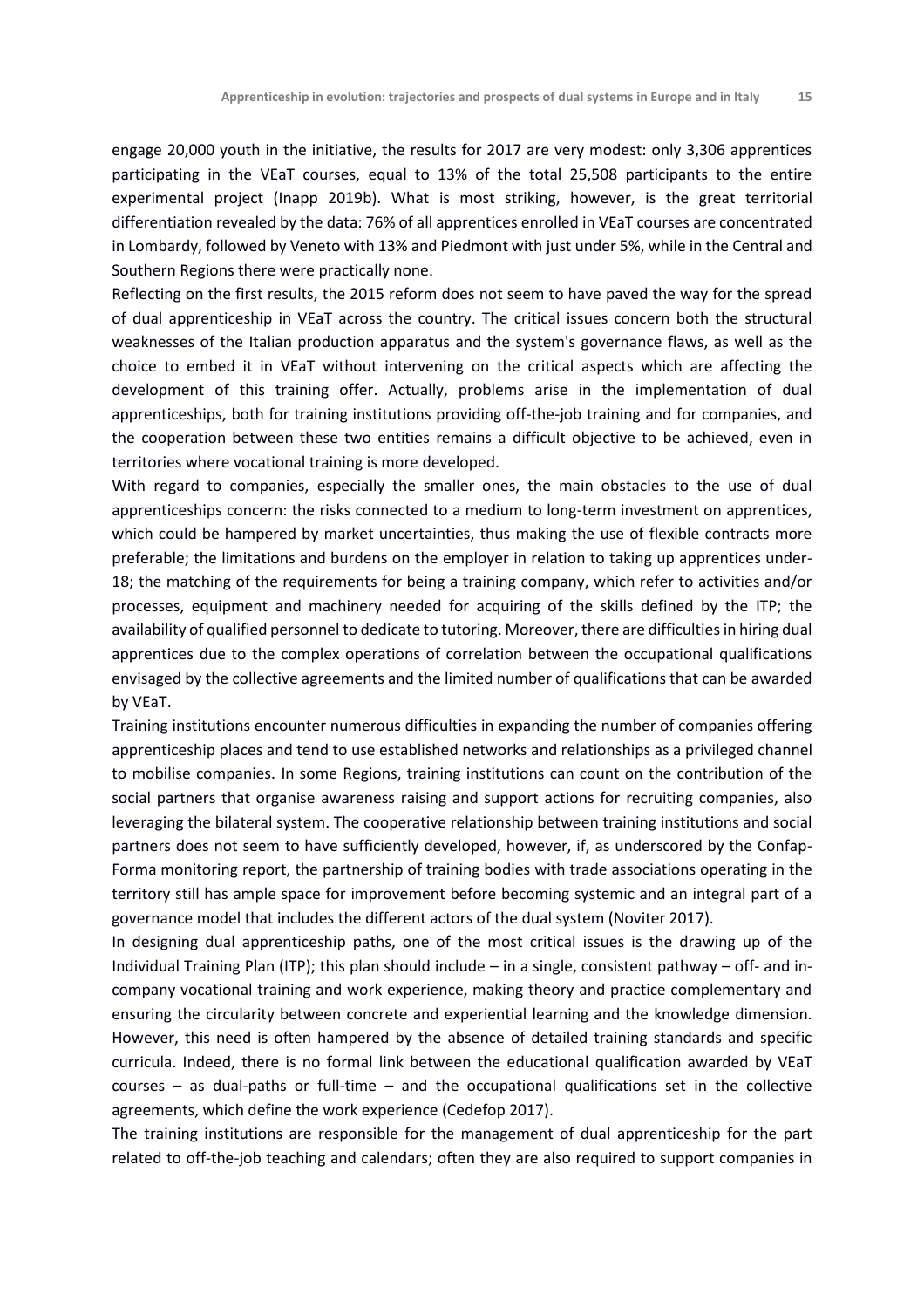dealing with the administrative and labour law aspects. Hence, they organize information activities and carry out a range of support services for enterprises. At the same time, training institutions must provide guidance and support services for students as well, both before the signing of the apprenticeship contract and during the learning pathway. These complex additional activities, which require a further organisational effort and the availability of dedicated professionals with adequate skills, are poorly funded by the Regions, especially in comparison to full-time training courses.

All the mentioned critical issues give reasons for the poor performance of the initiative in its first years of implementation. However, as it has been transformed in an ordinary measure since 2018, some suggestions could be provided reflecting on the feedbacks provided by actors and stakeholders collaborating for its realization.

The critical issues described could be addressed within the framework of a multi-level governance system, based on a structured and continuous dialogue between the various actors involved in the dual apprenticeship. However, the current mechanism provides for different governance structures at the regional level, while at the national level the existing forms of coordination are weak and hinder the definition of an overall, consistent and uniform strategy for the implementation of the dual system, facilitating fragmentation (Cedefop 2017).

Moreover, it should be noted that the choice of the VEaT as a privileged channel for the development of the "Italian path to the dual system" has once again raised the issue of the significant heterogeneity of this provision from one region to another. There are significant inconsistencies related to the choices made by the Regions in the organisation of the training offer and the resources allocated, which result in a concentration of participants in the northern areas: considering only full-time VEaT courses, Lombardy, Veneto and Piedmont account for 60% of the total number of students, while the South reaches only 12% (Inapp 2019c). It is therefore no surprise that the southern Regions encountered greater difficulties in starting the development of the dual system, stipulating only 12 apprenticeship contracts.

In essence, while a part of the country could be prepared to seize the opportunity of the development of a dual system, for most of the country – the South, but also several areas of the Centre-North –, the launch of this initiative should have been based preliminarily on the strengthening of the regional VEaT, with a specific programme aimed at overcoming the fragilities of this segment of vocational training provision and its profound disparities at a national level.

#### **5. Suggestions for Italy from the study on European dual systems**

The evolutionary trajectories of apprenticeship in Germany, Austria, Switzerland and France over the last decades both confirm the peculiarities of the various systems and reveal some common points. Analysing these convergences, it is possible to offer some initial reflections on the strategies adopted by Italy to promote the construction of its own path to the dual system and on the measures that the country could implement to allow the apprenticeship to play a role in combating the youth employment crisis.

A first convergence between the European dual systems examined is their progressive integration into the general education system and repositioning towards non-academic tertiary education, in differentiated forms and new hybridisations. This shift has made it possible for the dual systems to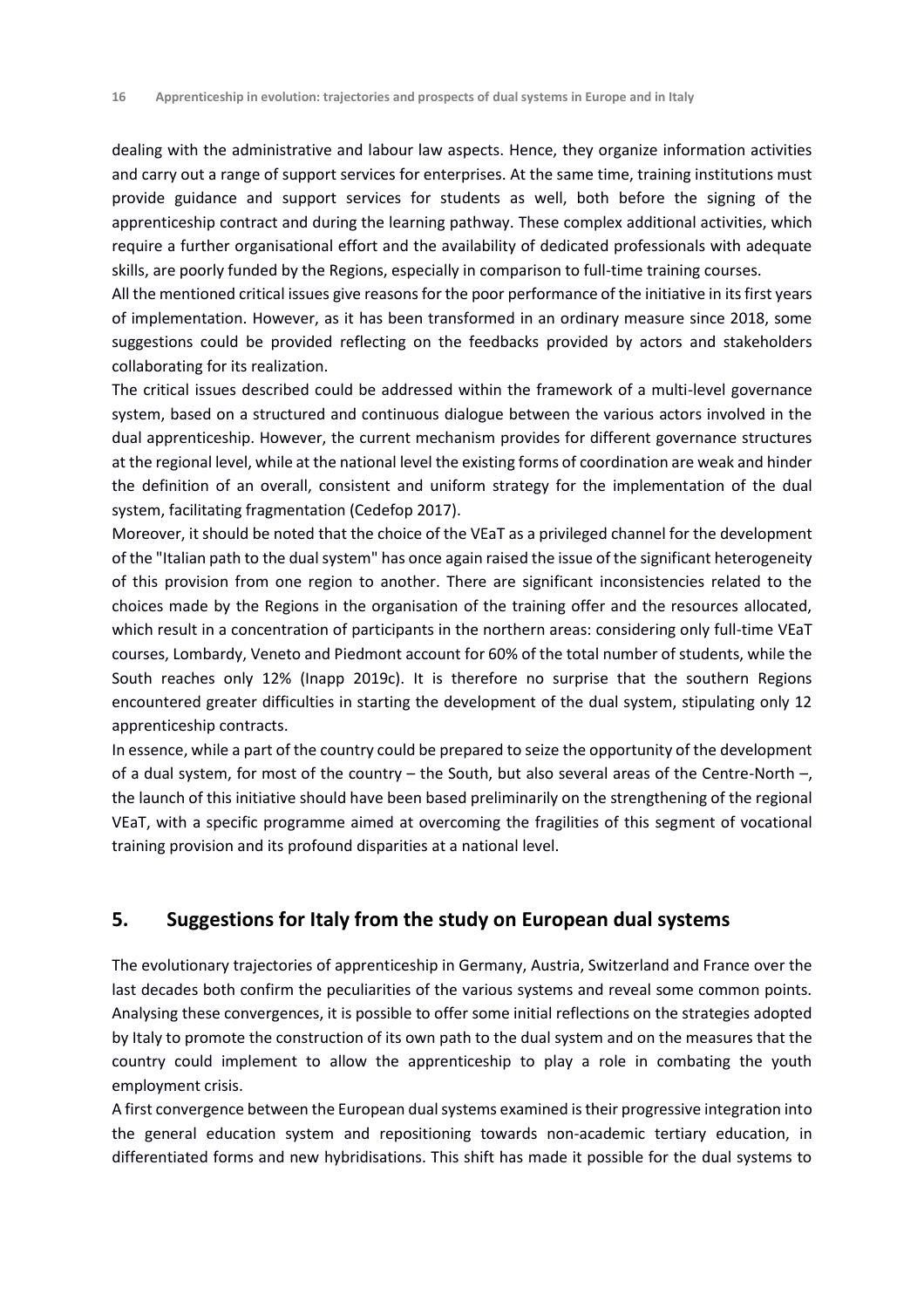respond to the changing needs of businesses and to attract more and more young people with higher levels of qualifications, as their number has grown in the meantime due to the general increase in education participation.

Up until now Italy has gone in the opposite direction compared to the other European countries examined. Since WWII, the prevailing apprenticeship model has had a predominantly occupational value (Carinci 2012) and an increasingly weak link with its training component, while the first- and third-level forms have remained largely marginal (between 3% and 4% of the average total apprentices). The attempt to revitalise dual apprenticeship in 2015 was implemented by favouring the regional VEaT channel; in contrast, only a few experimental projects promoting dual apprenticeships in the upper secondary technical and vocational education were funded, which involved a total of less than a thousand young people up to the year 2017/2018 (Inapp 2019a).

Looking at the evolution of the European dual systems, Italy should therefore be urged to consider the opportunity to focus its efforts more on the development of apprenticeship in combination with the learning paths that lead to upper secondary and tertiary education diplomas and degrees, at least in the regions with a higher competitive advantage. Such initiatives could reveal useful also to promoting the horizontal and vertical integration of all the sectors of the education system in a lifelong learning perspective.

A second line of convergence among the European dual systems concerns the increasing attention to improving the quality of training programmes and learning processes through multiple policy measures that cover different areas: from strengthening the correspondence of training profiles to occupational needs to the revision of certification systems, from innovating teaching methodologies and tools to strengthening the trainers' skills.

For Italy, the choice to focus on the quality of the training should pass through the restructuring of VEaT offer. It is a sector that is highly varied throughout the country, essentially absent in many areas of the South where its functions have been largely delegated to the school system, while it has a large number of courses and participants in Lombardy, Veneto and Piedmont. It is therefore no coincidence that in these Regions the policy measures adopted to relaunch dual apprenticeship have seen positive results, while in the rest of the country there have been no significant effects.

Promoting the quality of VEaT would require a preliminary strong action to support the development of this training provision in areas where it is absent or fragile, to make available sufficient financial resources to ensure compliance with the essential levels of supply which assume that all the demand expressed by young people and families should be met and, finally, to dictate rules and principles that ensure consistency among all the regional vocational training systems. The VEaT offer should be defined on the basis of a multi-year programming capable of supporting the process of 'verticalisation' towards Higher Technical Education and Training and Higher Technical Education<sup>14</sup> throughout the country. No less important for the qualitative development of the system is the definition of a unitary

<sup>14</sup> Higher Technical Education and Training (HTET - *Istruzione e Formazione Tecnica Superiore*) and Higher Technical Education (HTE - *Istruzione Tecnica Superiore*) are learning programmes which are both open to young people who have already achieved an upper secondary education diploma or a four-year vocational diploma through VEaT. HTET consists of one-year courses, funded by the Regions, while HTE provides two or three-year courses, realized by foundations made up of schools, Universities, training centres and enterprises. Both programmes award nationally recognised certifications.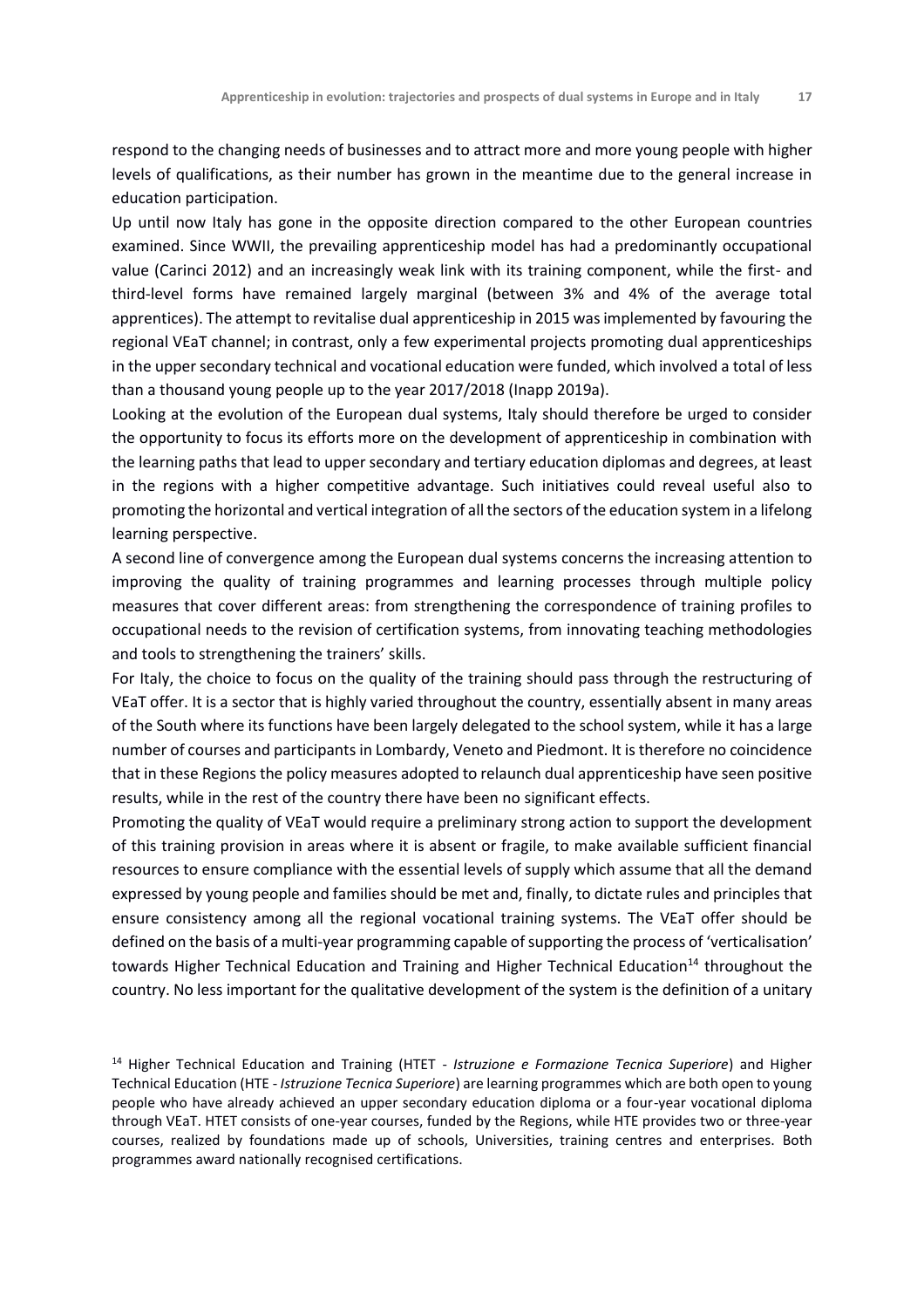model of "standard costs", essential to guarantee everywhere the same objective criteria of training quality, adequacy and efficiency (Zagardo 2019). These interventions require a vision that is also attentive to the specificities of the various regions, able to develop a set of tools and forms of support with variable intensity that are available and deployable according to the various local needs.

Among the measures adopted by the European countries to promote the quality of the dual systems, considerable importance is attributed to those aimed at building and strengthening stable and codified institutional fora. This process has often been accompanied by a strengthening of the role of the social partners, in particular as regards the identification and analysis of enterprises' occupational and training needs and the setting up of registers of vocational qualifications. In some countries such as Germany strong collaboration among institutions and social partners has made it possible to build real partnerships for a shared definition of apprenticeship development strategies. This is an example of participatory governance that fosters an effective monitoring of the implementation of the regulatory framework of apprenticeship. In France, the 2018 reform has strengthened the role of workers' and employers' associations, in particular with regard to the definition and updating of vocational qualifications, the financing of CFAs and the determination of training costs.

Even in Italy the relaunch of the dual apprenticeship would require a structured, continuous dialogue at least between the main actors involved in making the apprenticeship successful: central governments, regions and social partners. A first step in this direction could be the establishment of a national coordination body that guarantees a uniform management of dual apprenticeships, eliminating the traditional separations between the Regional and State education learning provisions and facilitating the implementation of a unified programming process that extends to the local level (Cedefop 2017). This process would also require a redefinition of the role of the various actors in the partnership in order to eliminate the fragilities that characterise the current governance. Specifically, there is a need to strengthen the role of the social partners and it appears that the coordinating and directing role provided by the central government should also be boosted.

The third and final line of convergence concerns the modification of the inclusive capacity of dual systems. Since the 1980s the pre-selection performed by the school system has progressively assumed greater importance for admission into apprenticeships and the subsequent positioning of young people in the labour market, with a negative effect on the trajectories of young people with poor school backgrounds, who obtained only low qualifications or none. Moreover, dual systems tend to under-represent both young migrants and women; both groups find it more difficult to find an apprenticeship and often remain confined to sectors and enterprises that offer more difficult prospects on the labour market and in more precarious and lower-paid jobs.

The increase in educational and labour inequalities therefore does not concern only Italy, but here this issue is particularly acute, especially in the Southern regions where school dropouts and young people who do not study and do not work respectively reach peaks of more than 20% (Istat 2020) and 35% (Istat 2019). Combating these phenomena is therefore a priority objective for Italy, however, it is unlikely that dual apprenticeship is the answer to achieving this goal. Indeed, while it is usually implemented for correcting the effects of the reproduction of social inequalities in schools, instead it seems destined to become a means of amplifying such inequalities, combining the effects of the selection based on school performance with those of discrimination in the labour market.

Ultimately, in light of the evolution of European dual systems, it can be said that the project to relaunch apprenticeship in Italy is based on a paradigm – albeit in transformation – that could enjoy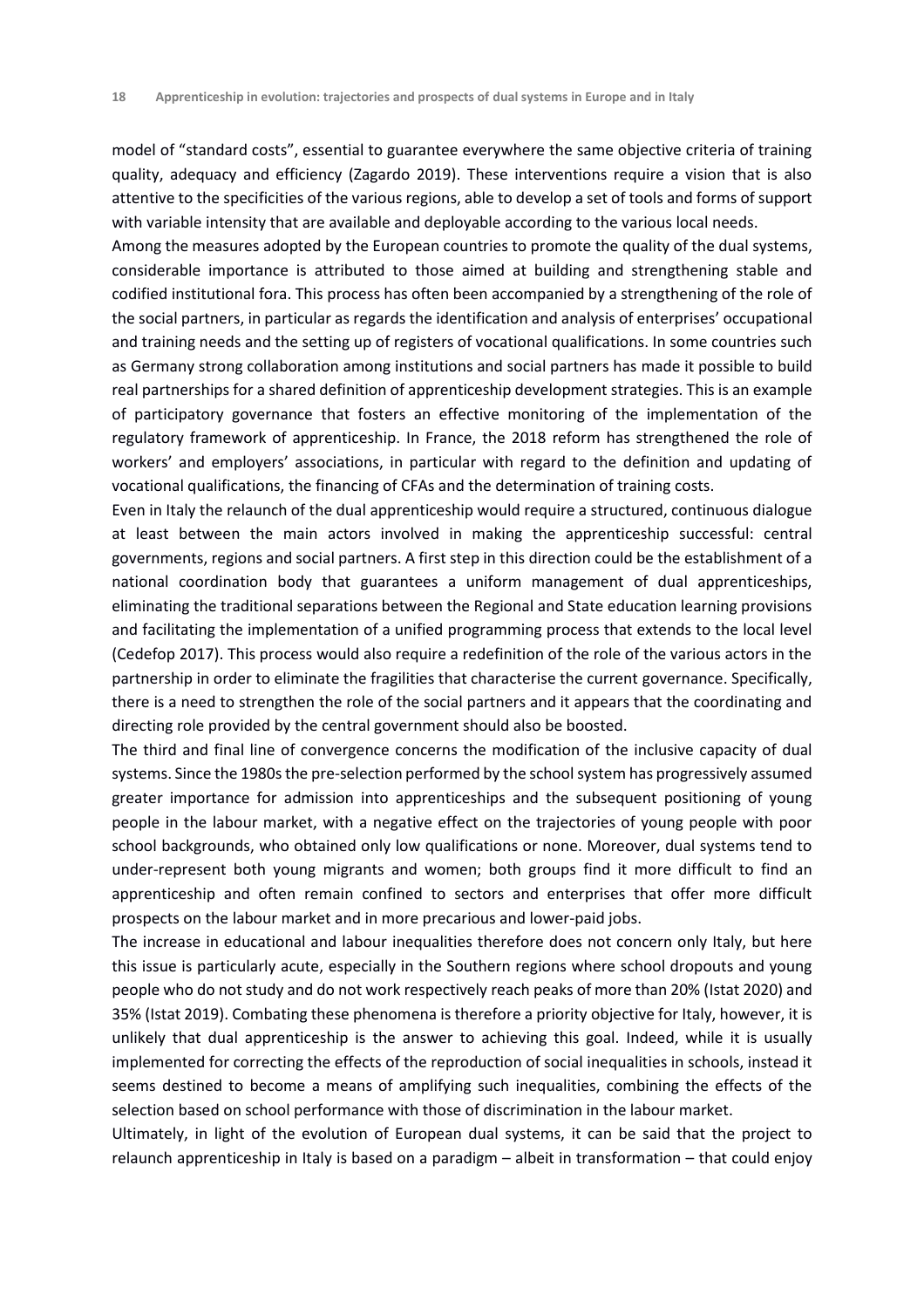affirmation and development only in some limited areas of Northern Italy, while nothing has been done to create the conditions for success in the South and in other areas of the country. Moreover, there is a lack of commitment to the development of apprenticeships in the higher technical education and in universities, while the other countries have been working for some time to achieve this objective with good results.

The arguments presented could offer food for thought with a view to a rethinking of the policy measures adopted to date with respect to dual apprenticeship. A unique, unmissable opportunity to define a new strategy for the development of the dual system will be provided by the Recovery and Resilience Plan, whose resources could also be used to finally equip Italy with a dual system that, with a view to lifelong learning, is able to support young people's and adults' skills development to boost the green and digital transitions, and that is connected with other policies for innovation and economic and social development. To reach these goals, the definition of a differentiated set of measures based on the specificities of local systems and individual needs has to be combined with the equally relevant objective to strengthen consistency in the vocational education and training system reducing the existing gaps among the Regions.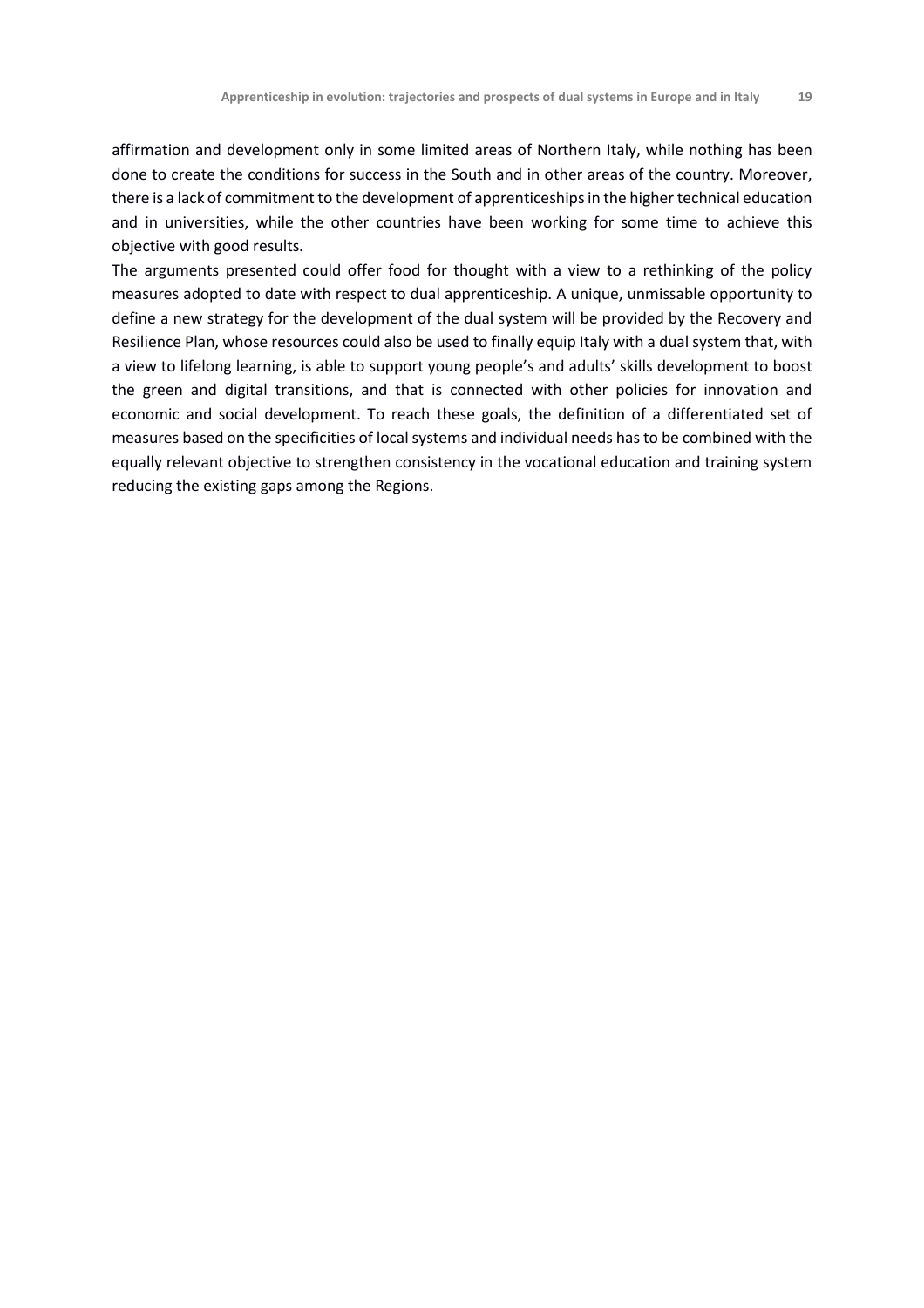#### **References**

- BIBB Bundesinstitut für Berufsbildung (eds.) (2020), *Datenreport zum Berufsbildungsbericht 2020. Informationen und Analysen zur Entwicklung der beruflichen Bildung*, Bonn, BIBB
- BMBF Bundesministerium für Bildung und Forschung (2020), *Berufsbildungsbericht 2020*, Bonn, BMBF
- Buchholz S., Hofäcker D., Mills M., Blossfeld H.P., Kurz K., Hofmeister H. (2009), Life Courses in the Globalization Process. The Development of Social Inequalities in Modern Societies, *European Sociological Review*, 25, n.1, pp.53-71
- Busemeyer M.R., Trampusch C. (2012), The comparative political economy of collective skill Formation, in Busemeyer M.R., Trampusch C. (eds.), *The political economy of collective skill formation*, Oxford, University Press, pp.3-40
- Carinci F. (2012), *E tu lavorerai come apprendista. (L'apprendistato da contratto "speciale" a contratto "quasi-unico")*, Working Papers CSDLE "Massimo D'Antona".IT, n.145, Catania, CSDLE
- Cedefop (2018), *Apprenticeship schemes in European countries*, Luxembourg, Publications Office of the European Union
- Cedefop (2017), *Apprenticeship Review: Italy. Building Education and Training Opportunities through Apprenticeships. Thematic Country Reviews*, Luxembourg, Publications Office of the European Union
- Noviter (a cura di) (2017), *La nostra via duale. Rapporto di ricerca. Monitoraggio della Sperimentazione del Sistema Duale degli Enti Forma e CONFAP. Anno Formativo 2016-2017*, Roma, Noviter
- Dares (2018), *L'apprentissage en 2017. Une hausse des recrutements soutenue par l'ouverture de l'apprentissage jusqu'à 30 ans*, Dares Résultats n.46, Paris, Dares
- DEPP Ministère de l'éducation nationale et de la jeunesse (2019*), L'apprentissage au 31 décembre 2018*, Note d'information n.19.30, Paris, DEPP
- Di Monaco R., Pilutti S. (2012), L'apprendistato è la soluzione? Dipende, Atti della Conferenza ESPAnet Italia *Risposte alla crisi. Esperienze, proposte e politiche di welfare in Italia e in Europa*, Roma 20-22 settembre 2012
- Dornmayr H., Löffler R. (2020), *Bericht zur Situation der Jugendbeschäftigung und Lehrlingsausbildung in Österreich 2018-2019*, Wien, Forschungsbericht von ibw und öibf im Auftrag des BMDW
- Emmenegger P., Häusermann S., Palier B., Seeleib-Kaiser M. (2012), *The age of dualization. The changing face of inequality in deindustrializing societies*, Oxford, Oxford University Press
- Esping-Andersen G. (1998), *Social Foundations of Postindustrial Economies*, Oxford, University Press
- European Commission (2020), *Digital Economy and Society Index (DESI) 2020. Thematic chapters*, Bruxelles, European Commission <https://bit.ly/3sgCnli>
- Garofalo D. (2014), Gli interventi legislativi sul contratto di apprendistato successivi al T.U. del 2011, *Giornale del diritto del lavoro e di relazioni industriali*, III, n.143, pp.427-459
- Graf L. (2013), *The Hybridization of Vocational Training and Higher Education in Austria, Germany, and Switzerland*, Berlin & Toronto, Budrich UniPress Ltd. Opladen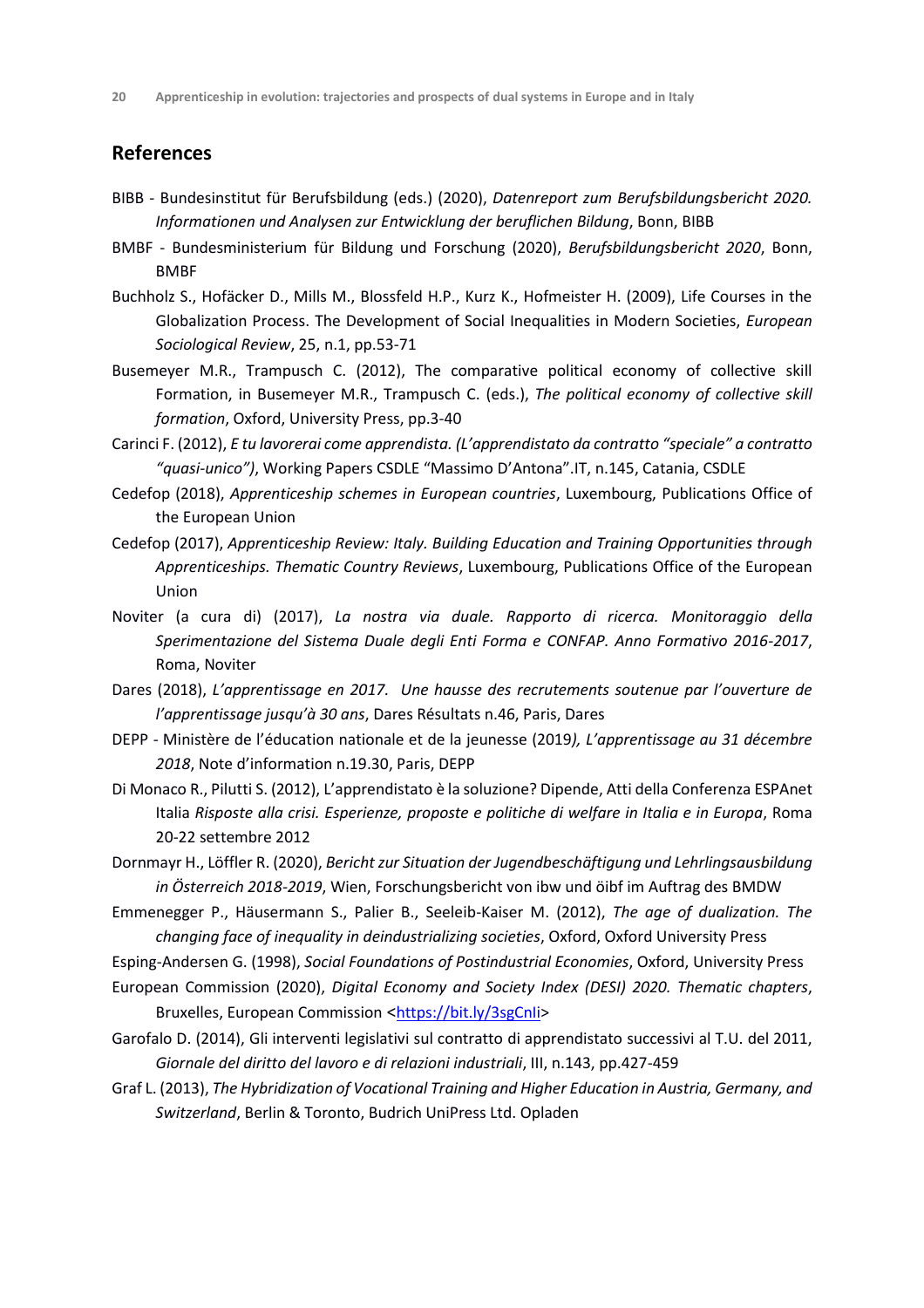- Granato M., Ulrich J.G. (2017), L'alternance, une voie de réussite pour tous ? L'impact de l'origine ethnique en Allemagne, *Formation Emploi* (en ligne), 139, pp.119-146
- ILO (2020), *Global Employment Trends for Youth 2020. Technology and the future of jobs*, Geneva, International Labour Office
- ILO (2016), *Global Wage Report 2016/17. Wage inequality in the workplace,* Geneva, International Labour Office
- ILO (2012), *Overview of apprenticeship systems and issues. ILO contribution to the G20 Task Force on Employment*, Geneva, International Labour Office
- Inapp (2019a), *L'apprendistato tra continuità e innovazione. XVIII Rapporto di monitoraggio*, Roma, Inapp
- Inapp (2019b), *Rapporto annuale sulla sperimentazione del sistema duale nella IeFP. A.f. 2016-2017*, Roma, Inapp
- Inapp (2019c), *Rapporto annuale sul sistema IeFP. A.f. 2016-2017*, Roma, Inapp
- Istat (2021), *Occupati e disoccupati. Dati provvisori*, Statistiche Flash, 1° febbraio, Roma, Istat
- Istat (2020), *Annual report 2020. The state of the nation*, Roma, Istat
- Istat (2019), *2019 SDGs report. Statistical information for 2030 agenda in Italy*, Roma, Istat
- Kergoat P. (2017), *Mesure et analyse des discriminations d'accès à l'apprentissage. Rapport d'évaluation réalisé par CEREQ - CERTOP - CLERSE - LPS-DT*, Paris, Ministère de l'Éducation Nationale
- Kergoat P. (2015), Trouver et tenir sa place. Les apprenti(e)s et le travail, *L'orientation scolaire et professionnelle*, 44, n.2, pp.1-22
- Lasserre R. (2014), *La formation professionnelle en Allemagne. Dynamiques socioéconomiques et capacités d'adaptation d'un système*, Note du Cerfa n. 112, Paris, Ifri
- OECD (2020), *Employment Outlook. June 2020*, issue 1, Paris, OECD Publishing
- OECD (1996), *Employment Outlook 1996*, Paris, OECD Publishing
- OFS Office fédéral de la statistique (2018), *Transitions après un titre du degré secondaire II et intégration sur le marché du travail*, Neuchâtel, Office Fédéral de la Statistique
- Pfeifer H., Schönfeld G., Wenzelmann F. (2019), Former des apprentis en entreprise. Un enjeu de responsabilité sociale?, *Formation emploi*, n.146, pp.29-52
- Scandurra R., Cefalo R., Kazepov Y. (2021), School to work outcomes during the Great Recession, is the regional scale relevant for young people's life chances?, *Journal of Youth Studies*, 24, n.4, pp.441-465
- Solga H., Protsch P., Ebner C., Brzinsky-Fay C. (2014), *The German vocational education and training system. Its institutional configuration, strengths, and challenges*, WZB Discussion Paper n.502, Berlin, Wissenschaftszentrum Berlin für Sozialforschung
- Zagardo G. (2019), *La IeFP nelle Regioni. Tra consolidamento e stasi*, Quaderni CNOS-FAP n.9, Roma, CNOS-FAP